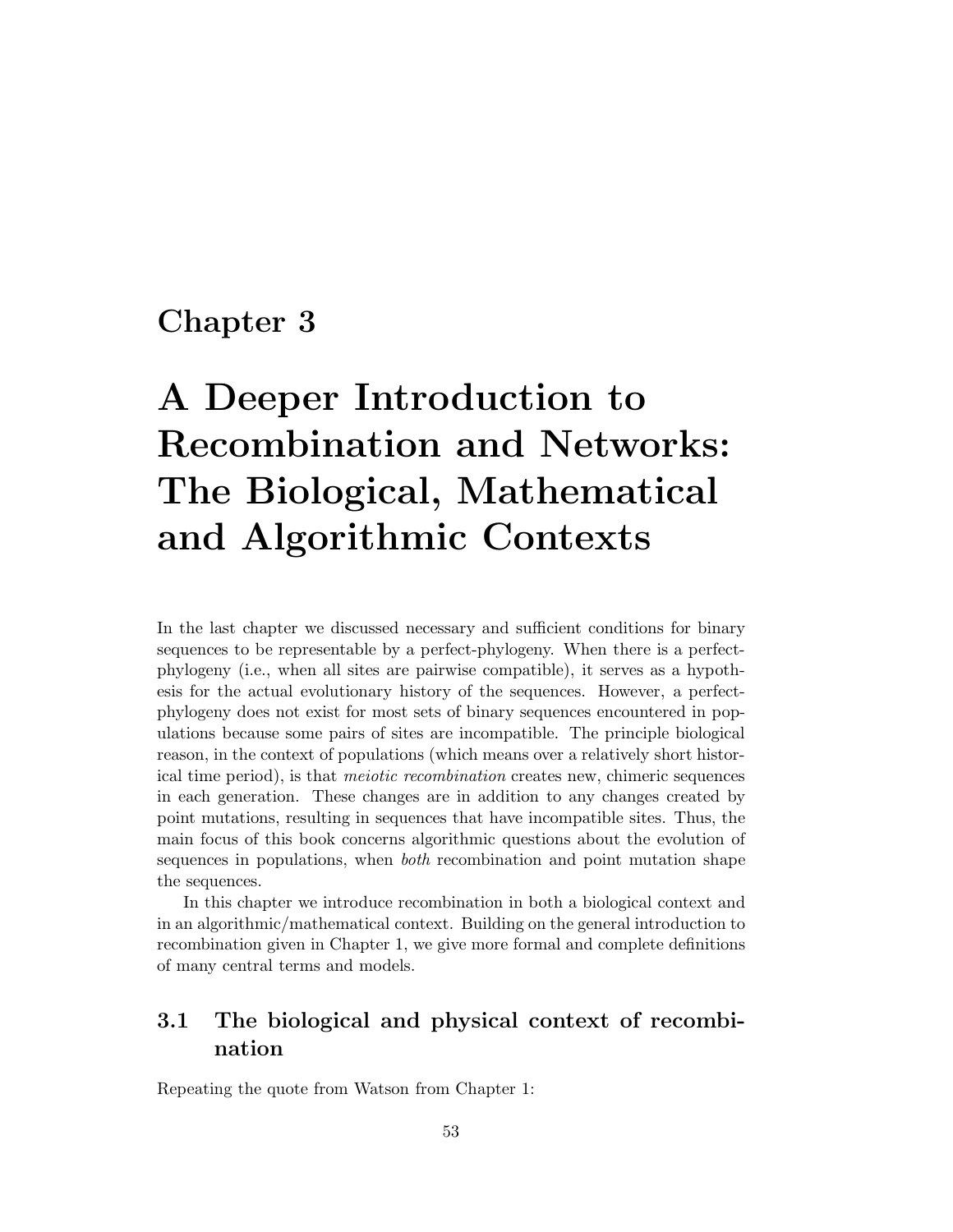"All DNA is recombinant DNA ... [The] natural process of recombination and mutation have acted throughout evolution ... Genetic exchange works constantly to blend and rearrange chromosomes, most obviously during meiosis..."

Moreover, recombination is central to many diverse biological phenomena, at molecular, population and evolutionary levels. For example:

"Understanding the determinants of recombination is ... crucial for the study of genome evolution" [33].

And yet:

"Little is known about the rules that govern the distribution of recombination events, although age, sex, DNA sequence, chromatin structure, chromosomal location, and chromosome sizes have been shown to be important" [166]

Meiotic recombination is a principle force creating sequence variation in populations, and has been observed to be involved with, and often central to, many other biological phenomena. However, there are many unresolved questions about the role of recombination in those phenomena, and there are many basic questions about recombination itself.

The central thesis of this book is that genealogical networks can be constructed by efficient algorithms and programs using genome variation data in populations of individuals, and that those networks reflect true recombination history sufficiently to help resolve or clarify some of these biological issues.

#### 3.1.1 Meiotic Crossing-Over

The best understood form of recombination is called single-crossover recombination, also called crossing-over in the biological literature, where during meiosis two equal length sequences produce a third recombinant sequence of the same length, consisting of a prefix of one of the sequences, followed (at the "crossover point" or "breakpoint") by a suffix of the other sequence. See Figure 3.1.

As we have discussed, meiotic crossing-over is one of the major forces shaping genetic variation within a species. It allows the mixing of genes from the two "copies" of a chromosome, creating a new chimeric chromosome that can be passed on to a child, and hence it allows the rapid creation of hybrid chromosomes even without mutations.

In addition to its role in fundamental biological questions, meiotic crossing over is central to several critical applied problems. The most important example is "association mapping" in populations, a set of techniques that are widely hoped to help find genes that influence genetic diseases and important economic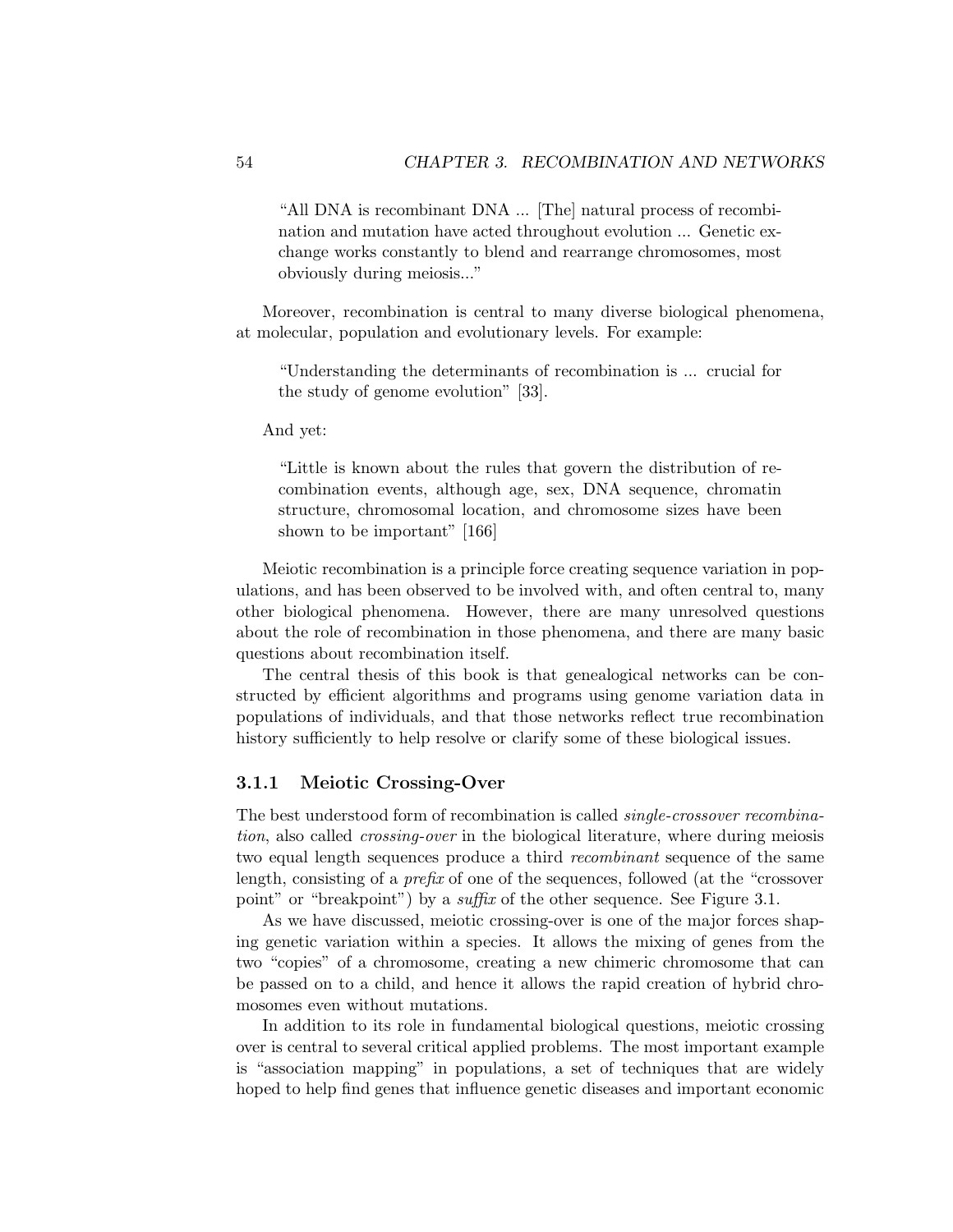# 01011 parent 2 10100 parent 1 10111 recombinant

Figure 3.1: A single-crossover recombination. The prefix (underlined) contributed by Parent 1 consists of the first three characters of SNP sequence 1. The suffix (underlined) contributed by Parent 2 consists of the last two characters of SNP sequence 2.

# 10010 recombinant 10100 parent 1 0101<sub>1</sub> parent 2

Figure 3.2: Double-crossover recombination. The prefix and suffix, underlined, contributed by Parent 1 consist of the first two characters, and the last character of sequence 1. The conversion tract, underlined, contributed by Parent 2 consists of the third and fourth characters of sequence 2.

traits in plants and animals. We will introduce the logic behind association mapping, and the crucial role of recombination in that logic, in Section 3.4.1. Association mapping will be discussed in more depth in Section ??.

### 3.1.2 Double-Crossover, Gene-Conversion and Multiple-Crossover Recombination

Another form of meiotic recombination, called double-crossover recombination, creates a recombinant sequence from a prefix of one sequence, followed by an internal segment of a second sequence, followed by a suffix of the first sequence. Both parental sequences and the recombinant sequence are of the same length. See Figure 3.2.

A very common type of double-crossover recombination that occurs in meio-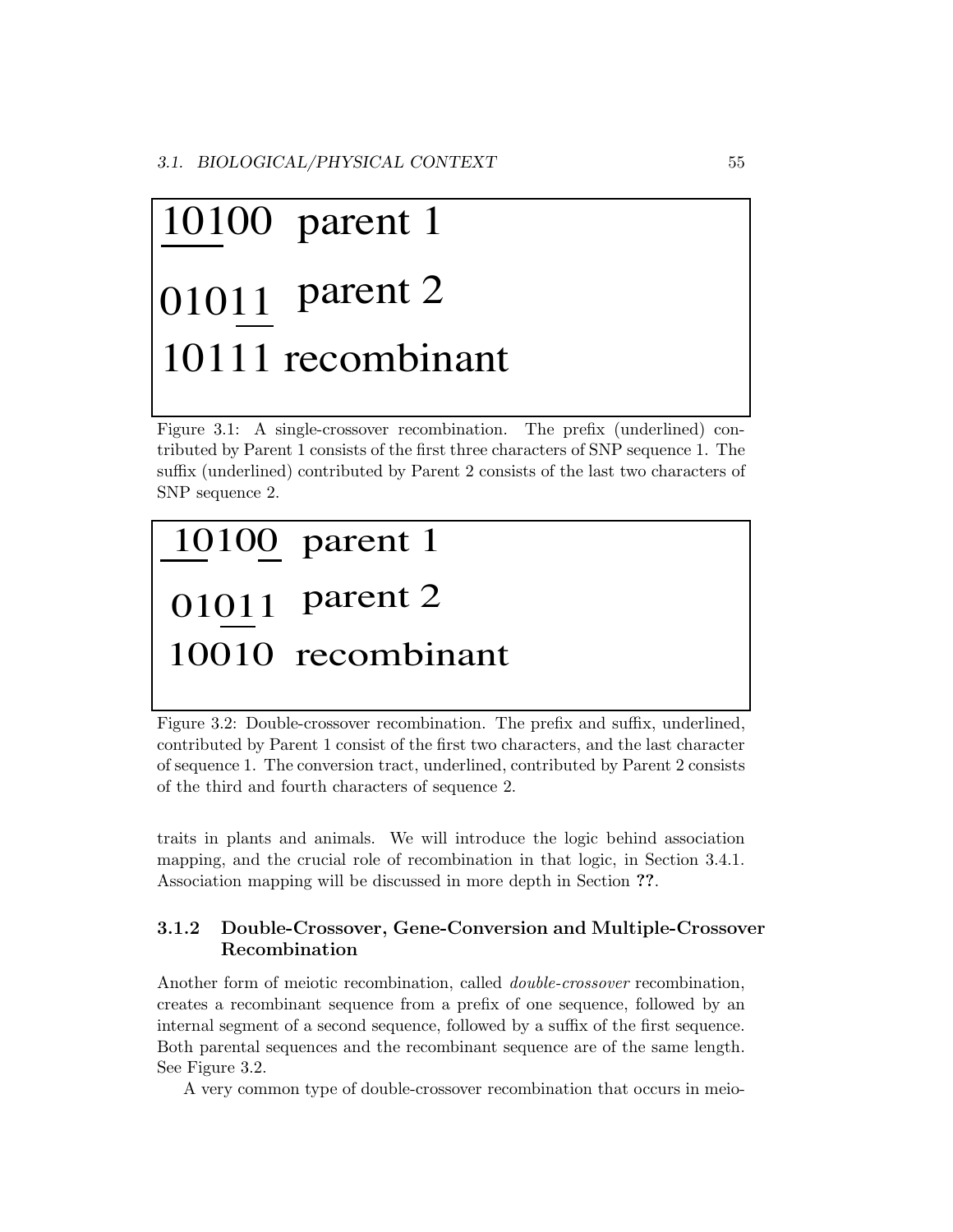sis is called "Gene-Conversion". In gene-conversion, the internal segment (called a "conversion track") is short, around 50 to 500 base pairs long, and it is copied from one sequence to another. Gene conversion is believed to be more common than single-crossover recombination, and is known to play a very important role in meiosis and in recombinational repair of damage to the DNA throughout development of an organism, and in all tissues. Until recently, it has been hard to study gene-conversion in populations, partly because of the lack of analytical tools and the lack of fine-scale data. For example, little is known about the distribution of track lengths. Gene conversion events that are mistaken for single-crossover recombination may also cause problems in association mapping and in other efforts to deduce information about recombination [90]. Eventually complete genomic resequencing will allow quantification of the fundamental parameters of gene conversion, and the contribution of gene conversion to the overall patterns of sequence variations in populations. A recent detailed study of gene conversion in Yeast appears in [?].

"Multiple-crossover" recombination, where a recombinant sequence is created from two sequences by more than two crossovers, occurs on a chromosomal scale, and is of biological importance in some applications. For example, the number of recombinations that occur between two sites on a chromosome is the basis for the concept of the genetic distance between those points. Genetic distance was the primary distance measure that could be easily obtained before DNA sequencing methods become widely available, and still remains important in some contexts. Note that when we refer to "multiple-crossover recombination", it is implied that the number of crossovers is greater than two; however there is no imposed upper bound on the number of allowed crossovers in a multiple-crossover recombination event.

#### 3.1.3 The physical context

Generally, the binary sequences we are concerned with are SNP sequences, where adjacent positions in the SNP sequence represent DNA sites that could be physically far apart (perhaps separated by thousands of nucleotides). We think abstractly of recombination as occurring between two adjacent SNP sites (or before or after the first/last SNP site) in a SNP sequence, but physically, the recombination crossovers in DNA can occur anywhere on a chromosome. So a crossover point will generally be in an interval on the chromosome between two adjacent SNP sites in the SNP sequence. The SNP sequence does not represent the DNA that lies between or around SNP sites, and so we can only represent the location of a crossover relative to the SNP sites. It will sometimes be important to keep the physical reality in mind, for example when discussing the accuracy of methods to find the location of mutations, given SNP data.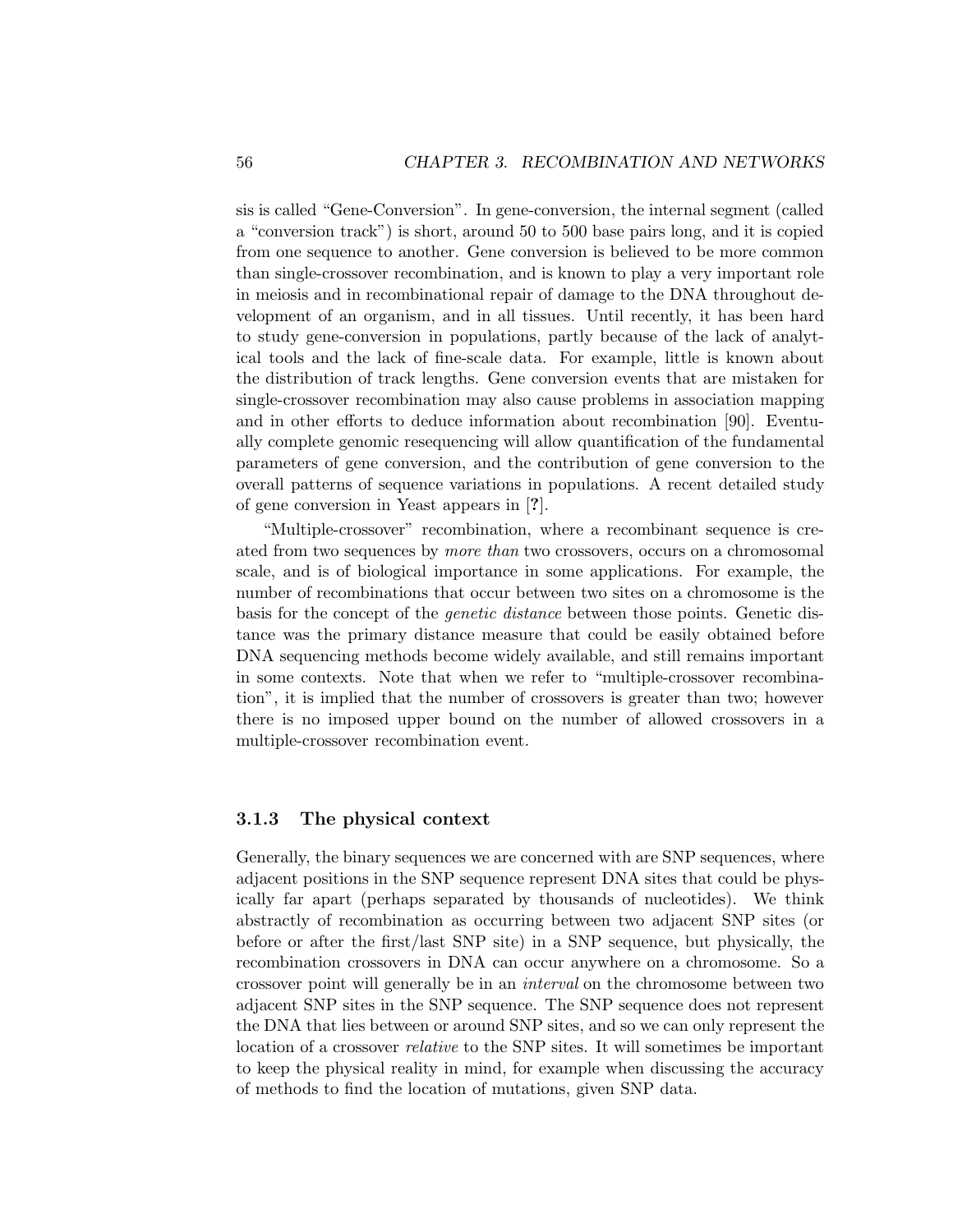#### 3.1.4 Introduction to Hybridization and General Reticulation

Not written - defer to the end to see how much hybridization is discussed in the book.

# 3.2 The Algorithmic and Mathematical Context of Recombination

In our treatment of recombination, we abstract away the biological detail and focus on recombination as an operation on binary sequences. In this context, the key distinction is the number of crossovers allowed at a recombination event. We distinguish the cases of a *single-crossover* event, of a *double-crossover* event, and of a multiple-crossover event. Some algorithmic results apply only to singlecrossover recombination, while some apply to single and double-crossover recombination, and some apply to multiple-crossover recombination.

From this point on, when we speak about "a recombination" or "a recombination event", we mean a single-crossover recombination, and we will use the term "double-crossover recombination" even if the biological basis of the event is a gene-conversion.

#### 3.2.1 Representing a history of recombinations and mutations

As we saw in Chapter 2, the evolutionary history of a set of sequences that derive from a single ancestral sequence and are modified only by successive mutations, can be represented by a directed tree where each node represents a sequence and each edge represents a mutation. Tree representations work because mutation is an operation that creates one new sequence from one existing sequence. But recombination is an operation that creates a new sequence from two sequences and so the historically correct derivation of a set of sequences created by both mutations and recombinations cannot be represented by a tree. Moreover, if the sequences contain a pair of sites that are incompatible, no perfect-phylogeny (even a historically incorrect one) can derive the sequences. Instead, we represent a single recombination by two directed edges entering a node (see Figure 3.3), and we represent the derivation of a set of sequences as a directed acyclic network or a directed acyclic graph (DAG) (see Figure 3.4).

Terminological Confusion Depending on the underlying biological context in which the sequences are derived, and on the research community, the DAGs that are used to represent evolution have been called phylogenetic networks, reticulate networks, recombination networks, genealogical networks, ancestral recombination graphs (ARGs), hybridization networks, and other terms. Specialized terminology for restricted classes of networks such as galled-trees (to be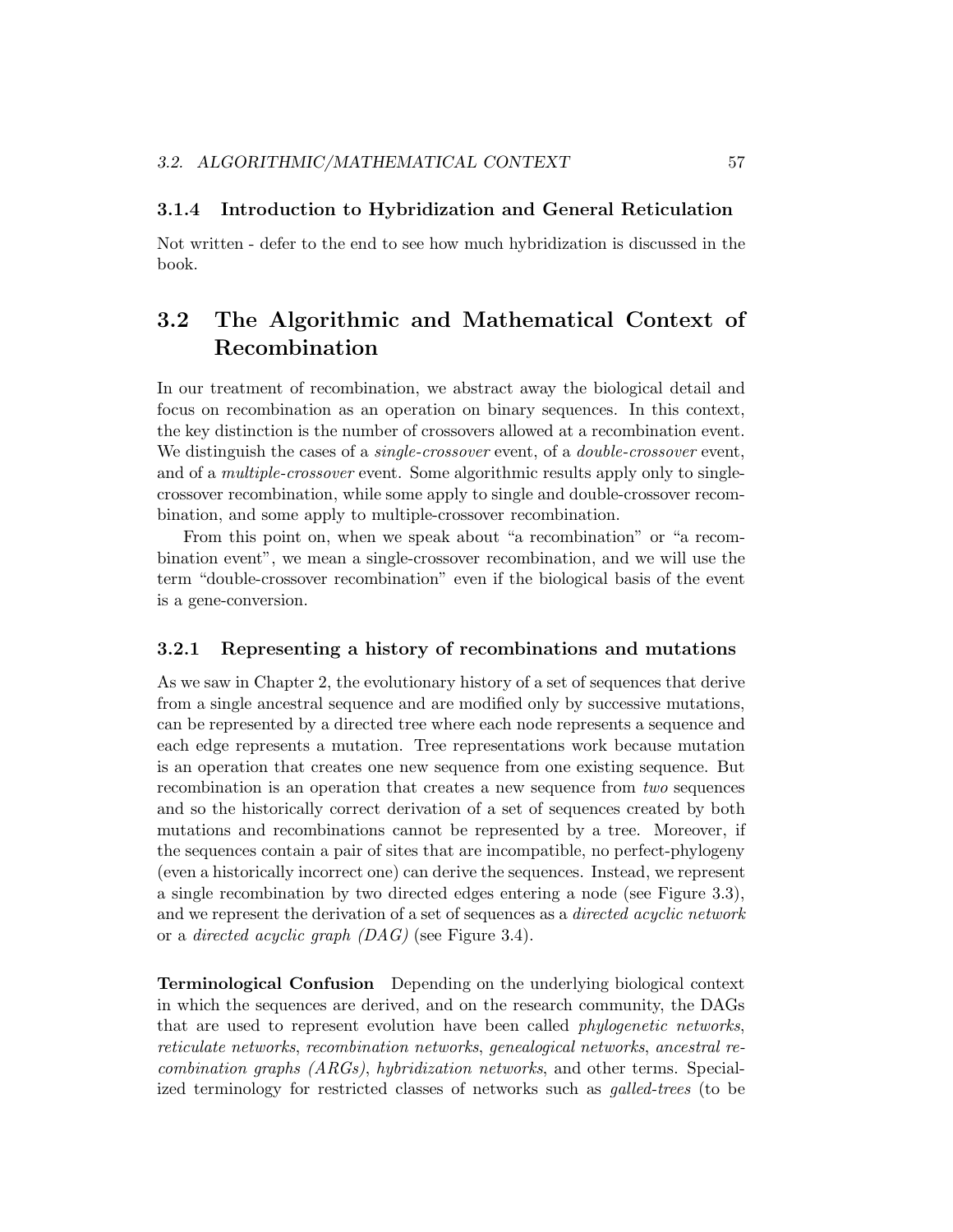discussed in Chapter 7), *galled-networks* and *level-k networks* etc. have also been used. The terminology has been evolving and is confusing and sometimes contradictory.

The biggest source of confusion is that the term "phylogenetic network" has been defined differently in different literatures, and in some literatures it has often been the only term used<sup>1</sup>. The confusion caused by the overuse of the term "phylogenetic network" motivates us now to use terms that make more precise distinctions between different kinds of networks and the different biological contexts in which they arise.

We follow the definition in [147, 103] that a *Phylogenetic Network* is "any graph used to represent evolutionary relationships (either abstractly or explicitly) between a set of taxa that labels some of its nodes (usually the leaves)". Under that broad definition, the networks discussed in this book are phylogenetic networks. See [100, 103, 147] for a taxonomy of many different biological networks that are called "phylogenetic networks".

We focus in this book on a particular subset of phylogenetic networks that derive a set of sequences from a set of ancestral sequences (almost always a single ancestral sequence). So for greater clarity, we will use the term "Genealogical Network" to refer to a general phylogenetic network that models the derivation of sequences by both mutation and recombination events, and note that the term does not specify the number of allowed crossovers at a recombination event, nor the number of times that a site can mutate. We will use the term "Ancestral Recombination Graph", abbreviated as "ARG" for a genealogical network that obeys the additional restriction that each site mutates on at most one edge of the network, and that only single-crossover recombinations are allowed. The assumption that each site mutates only once in an ARG is again a consequence of of the infinite sites assumption used in the definition of a perfect-phylogeny. These networks will be defined more formally in the next section. We will use the term "hybridization network" to refer to a network where a node with two incoming edges models the biological event of species hybridization or lateral gene transfer. Because of its prior overuse and broad meaning, we will rarely use the term "phylogenetic network", and will use the term "reticulate network" to refer in general to any of the networks defined here, when it is not required to classify the network more precisely.

#### 3.2.2 Formal definitions for a Genealogical Network and an Ancestral Recombination Graph

We begin with a formal definition of a *Genealogical Network*, and then specialize it to an Ancestral Recombination Graph.

<sup>&</sup>lt;sup>1</sup>In fact, in much of our own research papers, we used the term "phylogenetic network" for what we now refer to as a "genealogical network" or "ancestral recombination graph".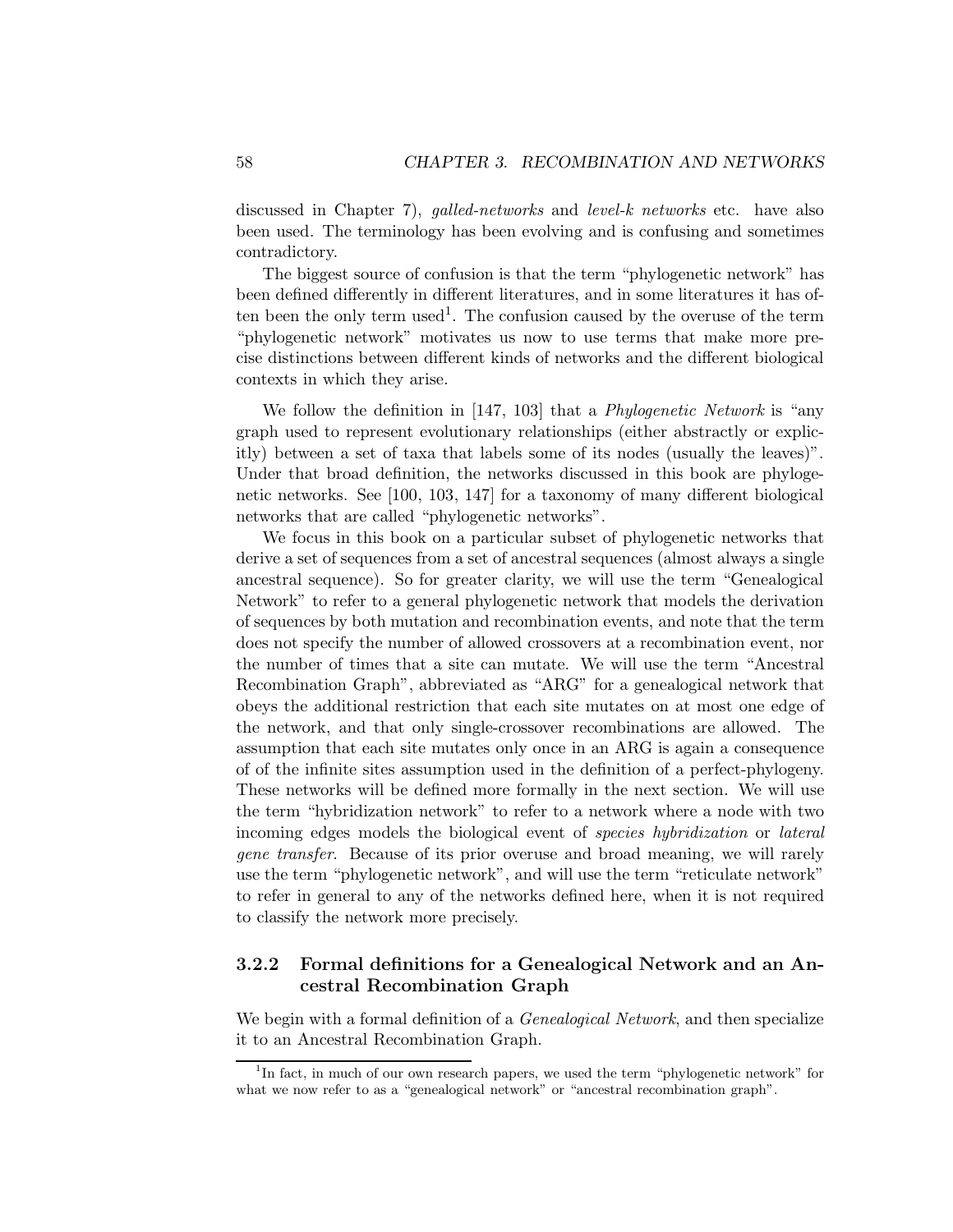

Figure 3.3: A graphical representation of a single-crossover recombination event. The contribution of the prefix is indicated by the character 'P' written on one edge, and the contribution of the suffix is indicated by the character 'S' written on the other edge. The crossover point, where the recombinant sequence begins to take characters from the suffix, is written above the recombination node.

There are four components needed to specify a genealogical network for a given set of binary sequences M.

1) (The underlying graph) Given a set of n binary sequences  $M$ , each of length m, a genealogical network  $N$  for M is built on a directed acyclic graph containing exactly one node (the root) with no incoming edges, a set of internal nodes that have both incoming and outgoing edges, and exactly  $n$  nodes, (the leaves), each with exactly one incoming edge and no outgoing edge. Each node other than the root has either one or two incoming edges. A node with a single incoming edge is called a tree-node; a node with two incoming edges is called a recombination node; a node with exactly one incoming edge and no out-going edges is a leaf node; and a node that is not the root node, nor a leaf node, is called an internal node. An edge into a recombination node is called a recombination edge. An edge whose removal disconnects the network, dividing it into two subnetworks, is called a cut-edge. Note that a cut-edge must be directed into a tree-node, but not all edges into tree-nodes are cut-edges.

The root node and any internal node can have any number of outgoing edges, representing the process of replication. An internal node with more than one outgoing edge is called a branching internal node, and an internal node with only a single outgoing edge is called a non-branching internal node.

2) (The edge labels) Each edge can be labeled with a set of integers from 1 to m, but can be unlabeled, and no labels are given to recombination edges. Note that the same integer might label different edges. The labels on an edge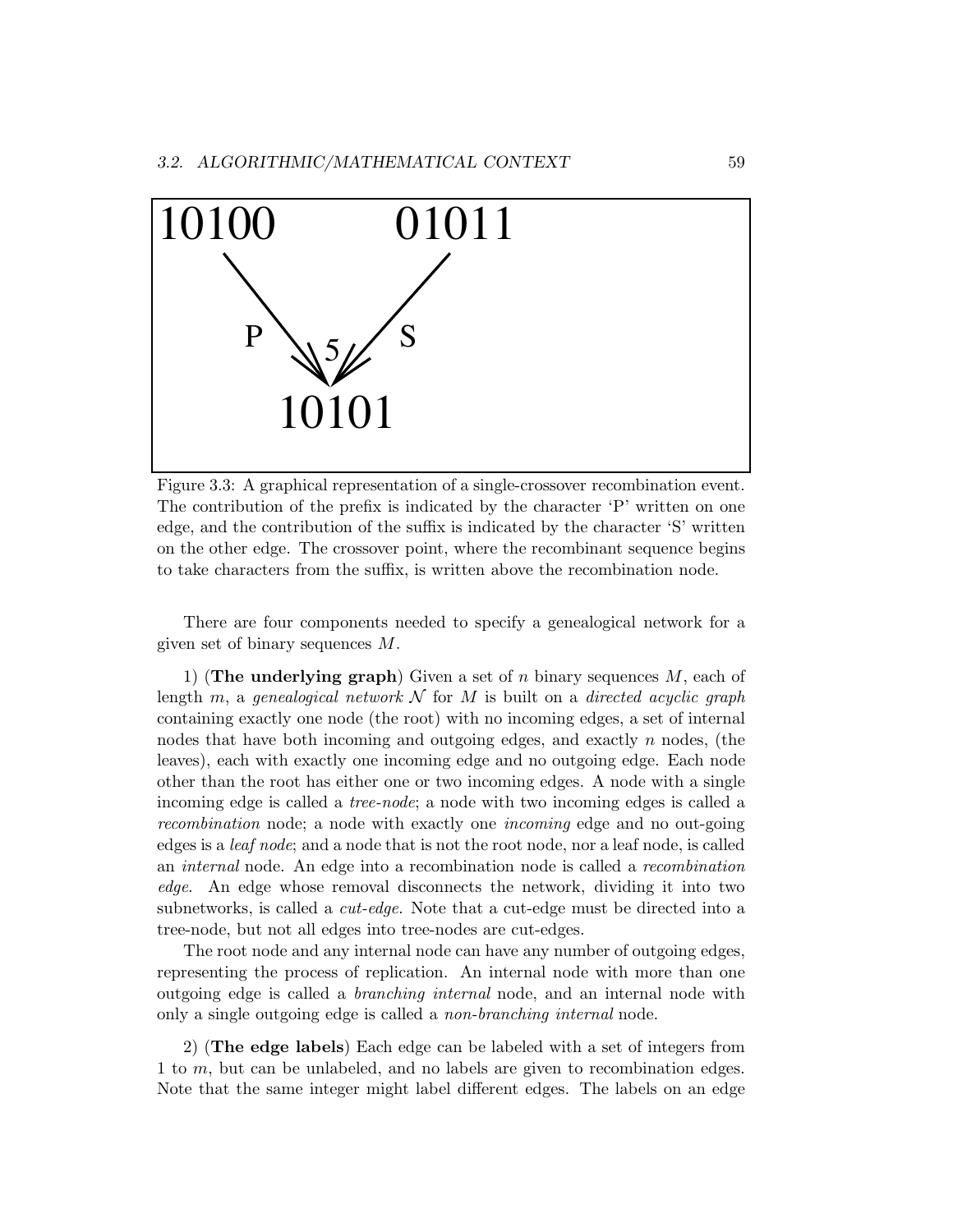represent mutations that occur in the time interval represented by the edge.

3) (The node labels) Each node in  $\mathcal N$  is labeled by an *m*-length binary sequence, starting with the root node, which is labeled with some sequence  $r$ , called the "ancestral sequence" or the "root sequence". Since  $\mathcal N$  is acyclic, the nodes in  $\mathcal N$  can be (topologically) sorted into a list where every node occurs in the list only after its parent(s). Using that list, we can constructively label the non-root nodes with well-defined sequences in the order of their appearance in the list, as follows:

**3a)** (The tree-node labels) For a tree-node v, let e be the unique edge directed into  $v$ . The sequence labeling  $v$  is obtained from the sequence labeling v's parent by changing the state (from 0 to 1, or from 1 to 0) of site c, for every integer  $c$  that labels edge  $e$ . This corresponds to a mutation at site  $c$  occurring on edge  $e$  (i.e., during the interval of time represented by edge  $e$ ).

3b) (The recombination-node labels) For a recombination node  $x$ , let  $Z$  and  $Z'$  denote the two m-length sequences labeling the two parent nodes of x. Then the "recombinant sequence"  $X$  labeling node  $x$  can be any m-length sequence provided that at every site c in X, the state  $(0 \text{ or } 1)$  is equal to the state of site  $c$  in (at least) one of the sequences  $Z$  or  $Z'$ .

The creation of sequence X from Z and  $Z'$  at a recombination node is called a "recombination event", and models multiple-crossover recombination. To fully specify the recombination event, we must specify for every site  $c$  in  $X$  whether its parent sequence (contributing site c to X) is  $Z$  or  $Z'$ . This means specifying whether the state of c in X equals the state of c in Z or in  $Z'$ . This is forced when the states in  $Z$  and  $Z'$  of site c are different. When they are the same, a choice must be specified.

For a given recombination event at node x in  $\mathcal{N}$ , we say that a *crossover* or breakpoint occurs between sites c and  $c + 1$  if the states in X of sites c and  $c+1$  come from different parents. If the crossover at x is between sites c and  $c + 1$ , we set the *crossover index of x*, denoted  $b_x$ , to the *integer*  $c + 1$ . When drawing network  $\mathcal N$  (as in Figure 3.4), we display the crossover index  $b_x$  above the recombination node  $x$  to indicate that in the recombination event at node x, a change in the choice of parental sequence occurs at site  $c + 1$ .

Sometimes we will want to determine the minimum number of crossovers needed to create sequence X by a recombination of specific sequences  $Z$  and  $Z'$ . That problem has an easy solution using a greedy algorithm that we will discuss later in the book.

As discussed earlier, in the case of *single-crossover* recombination, a recombinant sequence X is formed from a prefix of one of its parent sequences  $(Z \text{ or } Z)$  $Z'$ ) followed by a suffix of the other parent sequence. This is consistent with the general definition of recombination given here.

4) (The extant sequences) The sequences labeling the leaves of  $\mathcal N$  are the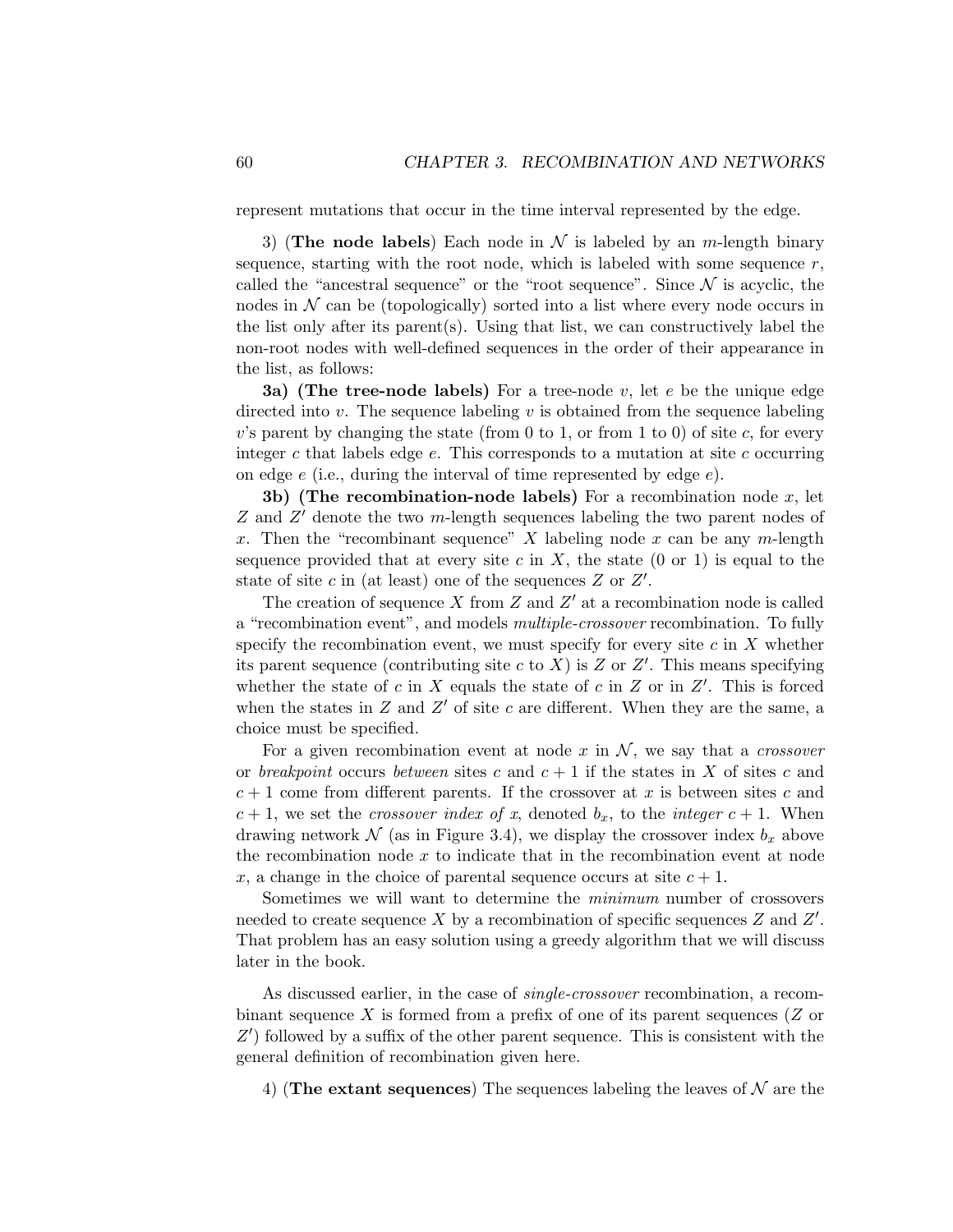observed, extant sequences, i.e., the sequences in M.

We say that a genealogical network  $\mathcal N$  derives (or explains or generates) a set of n sequences  $M$  if and only if each sequence in  $M$  labels one of the leaves of  $N$ .

Note that a "crossover point" or "breakpoint" refers to a physical location in a chromosome, while a "crossover index" is an integer that is part of the specification of an genealogical network<sup>2</sup>. If we know the true breakpoint for a recombination event, and it occurs between sites c and  $c + 1$  (which my be physically far apart in the chromosome), then the crossover index for the recombination event is  $c + 1$ , even though the physical crossover could be very far from site  $c + 1$ . When we don't know the exact (physical) breakpoint for a recombination event associated with a recombination node x, but do know that it must be between sites c and  $d>c+1$  of M, we say that the crossover index  $b_x$  is in the interval  $(c, d]$ . Note that this interval is open on the left and closed on the right, meaning that the crossover index for node  $x$  must be specified by an integer  $b_x$  that is strictly larger than c and less than or equal to d. The asymmetry of the interval (open on the left and closed on the right) comes from the convention that the crossover index  $b_x$  specified at a recombination node indicates that a change in the choice of parental sequences contributing to the recombinant sequence, occurs at site  $b_x$ .

Since each of the *n* sequences in  $M$  has the same length,  $m$ , we will often consider the sequences arranged in an  $n$  by  $m$  matrix with one sequence per row, and refer to that matrix as  $M$ . In that case, we sometimes refer to a site or character as a "column".

#### 3.2.2.1 Specializing Genealogical Networks to Ancestral Recombination Graphs

**Definition** Given a set of binary sequences  $M$ , an "Ancestral Recombination Graph (ARG)" for M is a genealogical network  $\mathcal N$  that generates M, where each integer (site) from 1 to m labels exactly one edge in  $N$ . See Figure 3.4.

In our treatment of ARGs, the default assumption is that every recombination event in an ARG is a single-crossover recombination, although often it doesn't matter which type of recombination is allowed . When it does matter, we will explicitly state whether single or multiple-crossover recombination is intended.

The assumption that each integer labels only a single edge is the standard "infinite sites model" in population genetics [90, 93], discussed in Chapter 1,

<sup>&</sup>lt;sup>2</sup>In some treatments, the breakpoint is allowed to be a fractional number even though there are a finite number of discrete nucleotide sites on a chromosome. The practice of using fractional numbers comes from the view of a chromosome as a continuous object with essentially an infinite number of sites.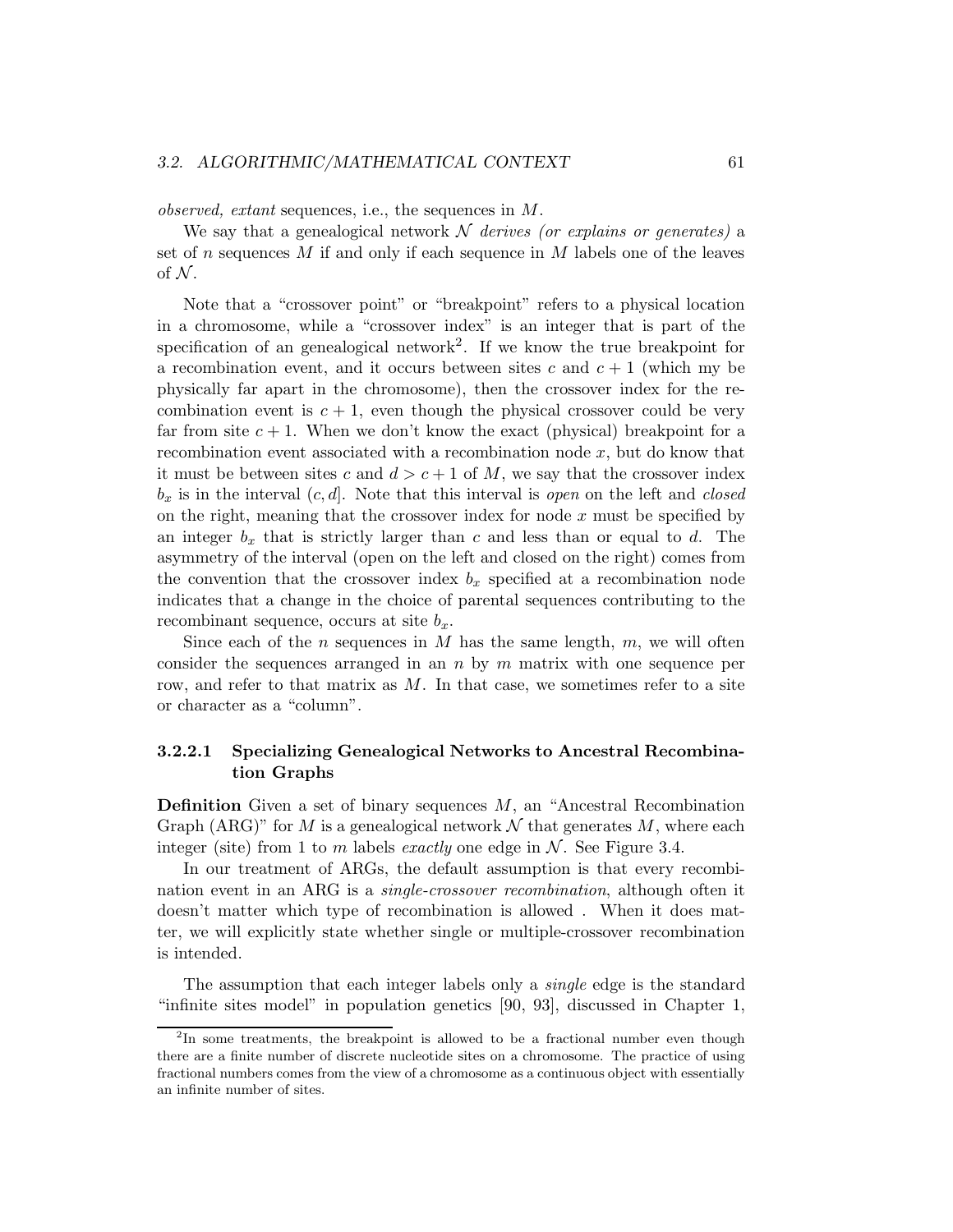

Figure 3.4: An ARG  $\mathcal N$  with two recombination nodes. The matrix of sequences M that are derived by  $\mathcal N$  is shown at the right. Note that the node with sequence label 01100 is sequence S for the left recombination node, and is sequence P for the right recombination node. In this example, every label of an interior node also labels a leaf, but that is not a general property of ARGs.

which is well supported in the context of evolution in a population (and hence over a short period of time).

ARGs and Coalescent Theory The term 'Ancestral Recombination Graph' arose in the the Population Genetics literature [64, 65]. More precisely an ARG is the graphical representation of the genealogical relations generated by the stochastic process called of the 'coalescent with recombination' [64]. This point is made in [135] as follows:

... we are using the term "ARG" to mean the data structure for representing genealogical histories. The distribution of these under the Wright-Fisher model with recombination is described by the stochastic process called the "coalescent-with-recombination" model.

See [150] or [90] or [195] for an introduction to coalescent theory, and to ARGs in the context of population genetics. With these definitions, the classic "root-unknown perfect-phylogeny", discussed in Chapter 2, is an ARG with no recombination nodes.

Although coalescent theory (with recombination) addresses the distribution of ARGs in the context of stochastic models, our focus in this book is on structural, combinatorial, non-stochastic features of ARGs. A critical distinction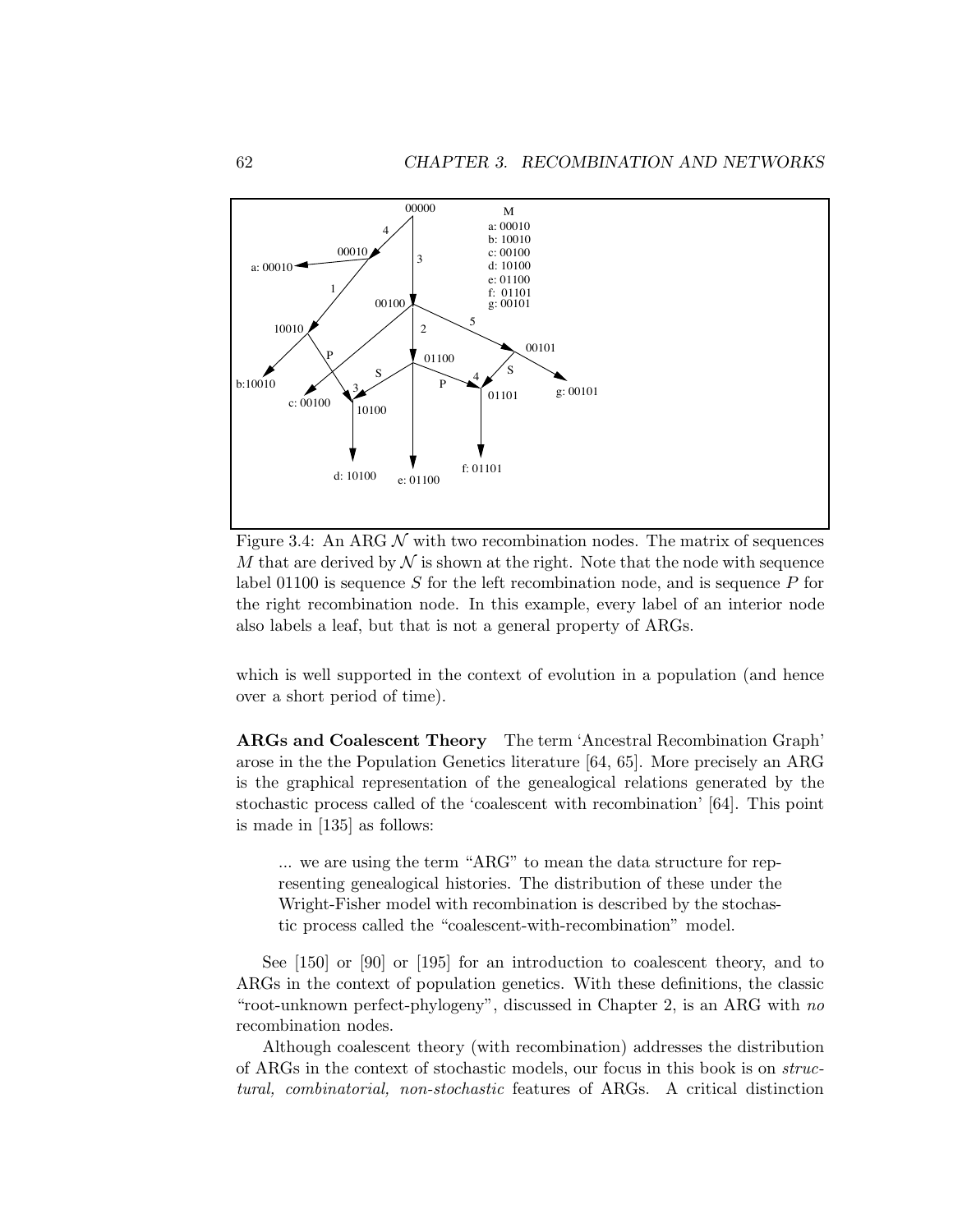between our treatment of an ARG as a digraph, and the distribution of ARGs generated by the coalescent-with-recombination, is that in the latter the edges of an ARG have lengths representing the passage of time. In our treatment of ARGs, edges have no lengths and the only temporal information in an ARG is the relative order of events implied by the reachability relation. Still, coalescent theory and the coalescent-with-recombination provides some of the insight underlying certain combinatorial methods and results discussed in this book.

Note that in the definitions of a genealogical network, there is no bound on the number of crossovers that are allowed at a recombination event (other than the number of sites minus one). Allowing an unbounded number of multiple crossovers is a convenient mathematical assumption that will allow us to model a wide variety of biological phenomena. In particular, it will be a way that we can apply some results about genealogical networks to problems concerning hybridization networks. However, as a biological reality, in meiotic recombination the number of crossovers is typically small, and the algorithmic/mathematical literature motivated by meiotic recombination has mostly assumed that only a single-crossover recombination is allowed at a recombination node. Singlecrossover recombination is therefore the default case for our discussion of ARGs, although multiple-crossover recombination is permitted in the definition. In our discussions, we will explicitly state it when we allow multiple-crossover recombination. Multiple-crossover recombination occurs on a chromosomal scale, but in humans the number of crossovers on a single chromosome is typically under ten.

Additional helpful, but not limiting, assumptions For ease of exposition, there are several additional assumptions that we make about  $M$  and about any ARG for M. None of these assumptions limit the results obtained.

Generally, and without the need to state this each time, we assume that there is no site c where all the sequences in  $M$  have the same state. That is, every column of  $M$  contains both a 0 and a 1. This is not a limiting assumption, for if there were a site c in M where all the sequences have the same state, say one, and  $\mathcal N$  is any ARG for all the sites in  $M$  other than c, we can insert c with state one, into the ancestral sequence for  $N$ , obtaining an ARG for  $M$ .

We also assume that the root node of any ARG has at least two outgoing edges. To see that this is not a limiting assumption, note first that by definition, the root node of an ARG is not a leaf node, and every sequence in M must label a leaf, so if the ancestral sequence is in  $M$ , then the root must have at least two outgoing edges. So, if the root has only one outgoing edge, the ancestral sequence is not in  $M$ . Next, suppose that the root  $r$  has only one outgoing edge, and let P be the unique path from  $r$  to the first node  $v$  that has more than one outgoing edge. If any edge on  $P$  is labeled with a site  $c$ , then all sequences in M will have the same state of c, contradicting the assumption that no such site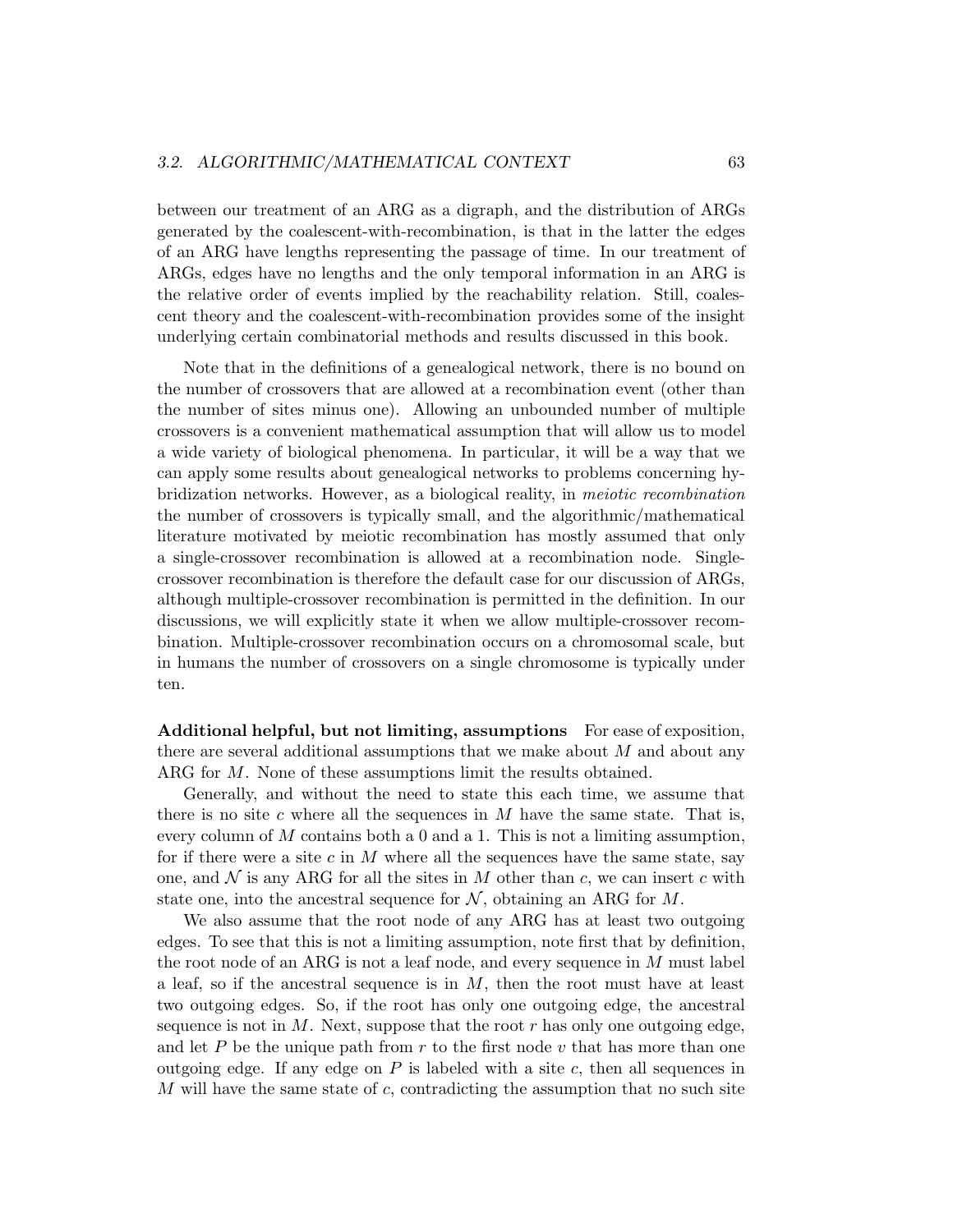exists. If no edges on  $P$  are labeled with a site, then all the edges of  $P$  can be contracted, making v the new root node, with the same ancestral sequence as before.

We further assume (unless otherwise stated) that every internal node has degree at least three<sup>3</sup>. If an internal node  $v$  has degree two, then it has one incoming edge and one outgoing edge, and these two edges can be merged without changing the set of sequences generated on the ARG. So we will assume that no such node  $v$  exists. Finally, We assume that  $M$  does not contain any duplicate rows (sequences), but note that M might contain duplicate columns.

#### 3.2.3 There is no ARG-feasibility problem

We saw in Chapter 2 that not every set of sequences  $M$  can be derived on a perfect-phylogeny (with all-zero ancestral sequence), or on even an undirected perfect-phylogeny, where the ancestral sequence is not constrained. Therefore, the feasibility question of whether there is perfect-phylogeny for M is of interest. However, the feasibility-question for ARGs is not interesting because the answer is always "yes", as we show next.

**Theorem 3.2.1** For any set of binary sequences M, and any sequence  $s_r$ , there is an ARG N with ancestral sequence  $s_r$  that derives M. Further, N has at most  $nm/2$  recombination nodes.

**Proof** We prove this constructively. Using the allowed one mutation per site, create the sequence  $s'_{r}$  where every site c has the (binary) state that is the opposite of the state for c in  $s_r$ . The result is that in  $s_r$  and  $s'_r$  state 0 and state 1 appear at every site. Therefore, any binary sequence  $S$  can be created by recombining  $s_r$  and  $s'_r$  appropriately, using at most  $m/2$  single-crossover recombinations. Therefore all the sequences in  $M$  can be generated using at most  $nm/2$  recombination nodes. Since in the definition of an ARG, there is no bound on the number of allowed recombination nodes, and set of sequences M can be created in this way.

Therefore, unlike the perfect-phylogeny problem, the mere *existence* of an ARG  $N$  that generates M does not provide evidence that N has captured significant features of the true historical evolution of  $M$ , or even add evidence in support of the infinite sites model of mutation. To obtain biologically-plausible ARGs, we need to constrain the set of ARGs we produce, to focus on significant properties that such an ARG must poses. The most striking property of realistic ARGs is that they contain a relatively small number of recombination nodes, leading to the core algorithmic problem in ARG construction.

<sup>&</sup>lt;sup>3</sup>Recall that the *degree* of a node v in a graph is the number of edges (in either direction) that touch  $v$ .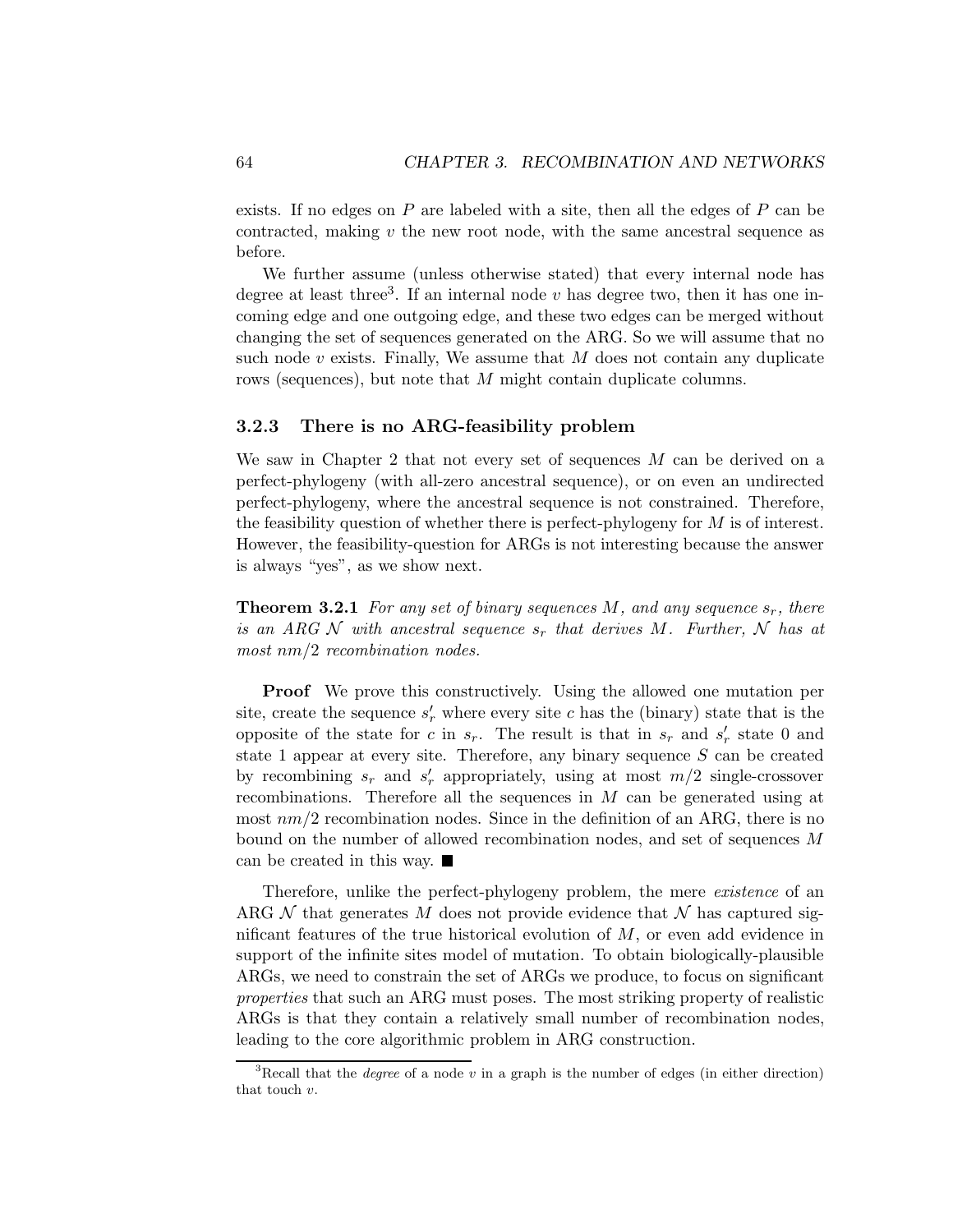# 3.3 The Core Algorithmic Problem: Recombination Minimization

We now introduce one of the key computational problems that has been formulated in order to reconstruct plausible genealogical networks, and to study the extent and scope of historical recombination in populations. The problem is to determine or estimate the minimum number of recombination events needed to generate an observed set of binary sequences from an ancestral sequence (which may or may not be known), when the observed sequences were generated by both point mutations and recombinations. To make this problem precise, we must specify a model for permitted mutations. The most common mutation model is the infinite sites model, implying that any site (in the study) has mutated at most once in the entire history of the sequences. As observed earlier, this implies that each site in any of the studied sequences has taken on only two states. We now formalize the problem.

**Definition** Given a set of binary sequences  $M$ , we let  $Rmin(M)$  denote the minimum number of *single-crossover* recombination events needed to generate the sequences M from any (unspecified) ancestral sequence, allowing only one mutation per site over the entire history of the sequences.

An alternative, equivalent definition is

**Definition**  $Rmin(M)$  is the minimum number of recombination nodes that appear in any ARG  $\mathcal N$  that derives  $M$ .

Sometimes we will explicitly emphasize that only single-crossover recombination events are allowed, and in that case we will use the notation " $R^1min(M)$ " in place of " $Rmin(M)$ ".

To handle the case of multiple-crossover recombinations, we have the following

**Definition**  $R^{m}min(M)$  is the minimum number of recombination nodes that appear in any ARG  $N$  that derives  $M$ , when a *multiple-crossover* recombination is allowed at any recombination node.

Sometimes the ancestral sequence is known and specified, and we need definitions that reflect that situation.

**Definition**  $Rmin_S(M)$  is the minimum number of recombination nodes that appear in any ARG  $N$  that derives  $M$ , where  $N$  has ancestral sequence  $S$ .

Clearly,  $Rmin_S(M) \geq Rmin(M)$  for any particular S.

A particularly useful case is when the ancestral sequence is the all-zero sequence.

**Definition**  $Rmin_0(M)$  is the minimum number of recombination nodes that appear in any ARG  $\mathcal N$  that derives  $M$ , where  $\mathcal N$  has the all-zero ancestral sequence.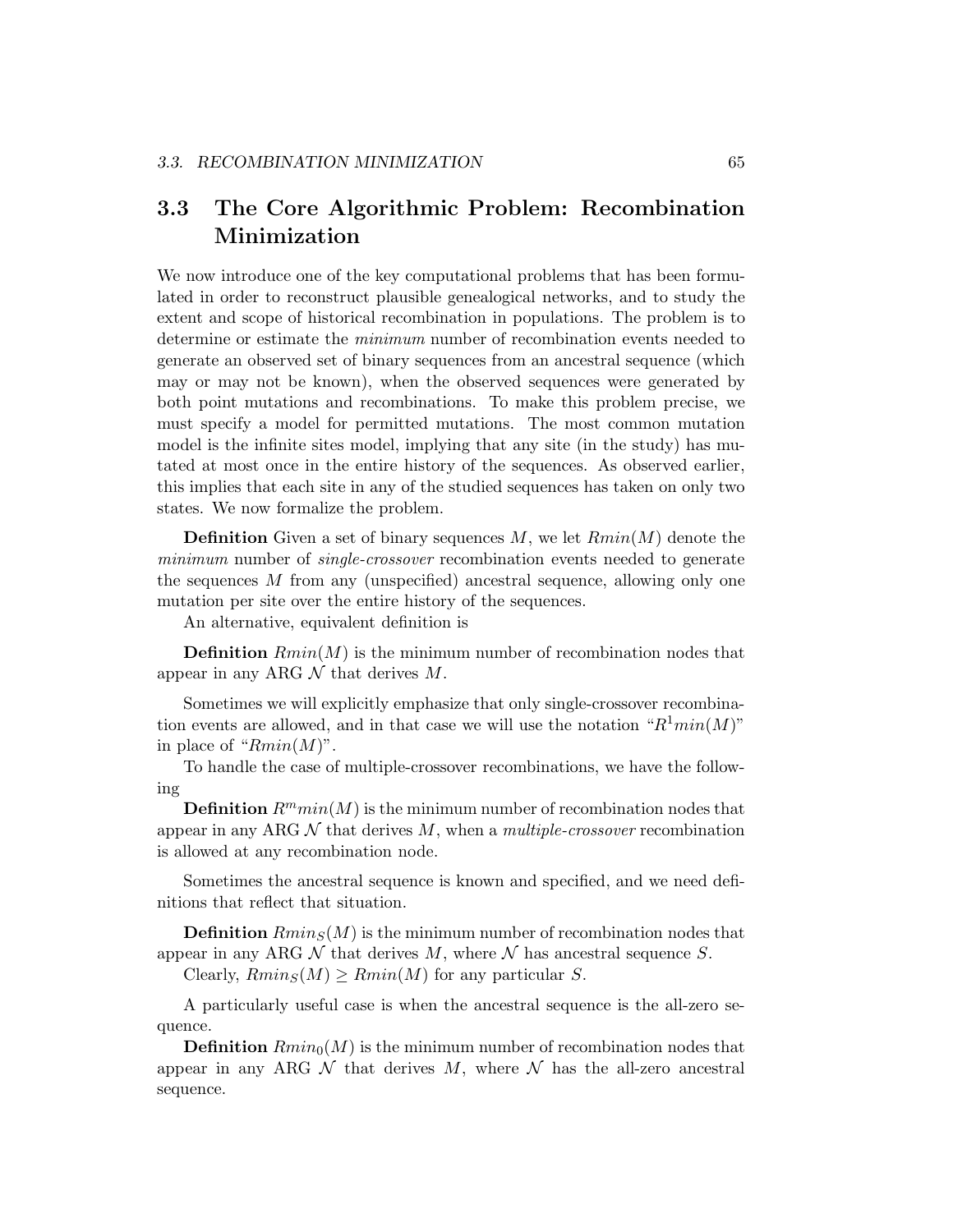**Definition** The number of recombination nodes in an ARG  $\mathcal N$  is denoted  $R(N)$ .

**Definition** An ARG  $\mathcal N$  that derives a set of binary sequences  $M$ , where  $R(\mathcal{N}) = Rmin(M)$ , is called a  $MinARG$ ; the problem of finding a MinARG for M is called the MinARG Problem.

Unable to resist the play on words, we also offer the following more formal definition relating a MinARG to an ArgMin:

A MinARG for M is an element of ArgMin<sub>ARG</sub>  $_N$  for  $M[R(N)]$ .

The problem of computing  $Rmin(M)$  (or computing closely related values) is NP-hard [198, 17, 18], and hence so is the problem of constructing a MinARG. Of course,  $Rmin(M)$  is zero, and the MinARG is a perfect-phylogeny if and only if there are is no incompatible pair of sites in M.

Note that knowing a MinARG for M reveals  $Rmin(M)$ , but it is conceivable that we can determine  $Rmin(M)$  without knowing any MinARG for M.

#### 3.3.1 Why do we care about  $Rmin(M)$  and MinARGs?

When the true ARG that generated a set of sequences is known (through simulations of ARGs and the sequences they derived), studies have empirically observed that  $Rmin(M)$  is typically much lower than the true number of recombination events that occur, and somewhat lower than the number of *observable* recombination events that occur [98]. A recombination event in an ARG is "observable" if that recombination has a traceable effect on the extant sequences. For example, recombination between two identical sequences produces another identical copy of those sequences, and so that recombination has no effect on the set of extant sequences. More precisely, we could omit that recombination event (by removing one of the recombinant edges into the recombination node) and the resulting ARG would still generate the same set of sequences. Recombinations can be unobservable by other scenarios as well (we will be more precise about this later in the book). Hence the number of observable recombinations in an ARG is generally much less than the number of true recombinations that occurred in the generation of a set of sequences.

Despite the fact that  $Rmin(M)$  can be lower than the number of observable recombinations that occurred in the true derivation of  $M$ , in this book, and in the research that has lead up to it, considerable attention is given to problems concerning the computation of Rmin or the computation of information about Rmin, and to problems of finding a MinARG or a non-optimal but observably "near-optimal" ARG. The MinARG problem, and the problem of computing Rmin, are motivated by the general utility of *parsimony* in biological problems,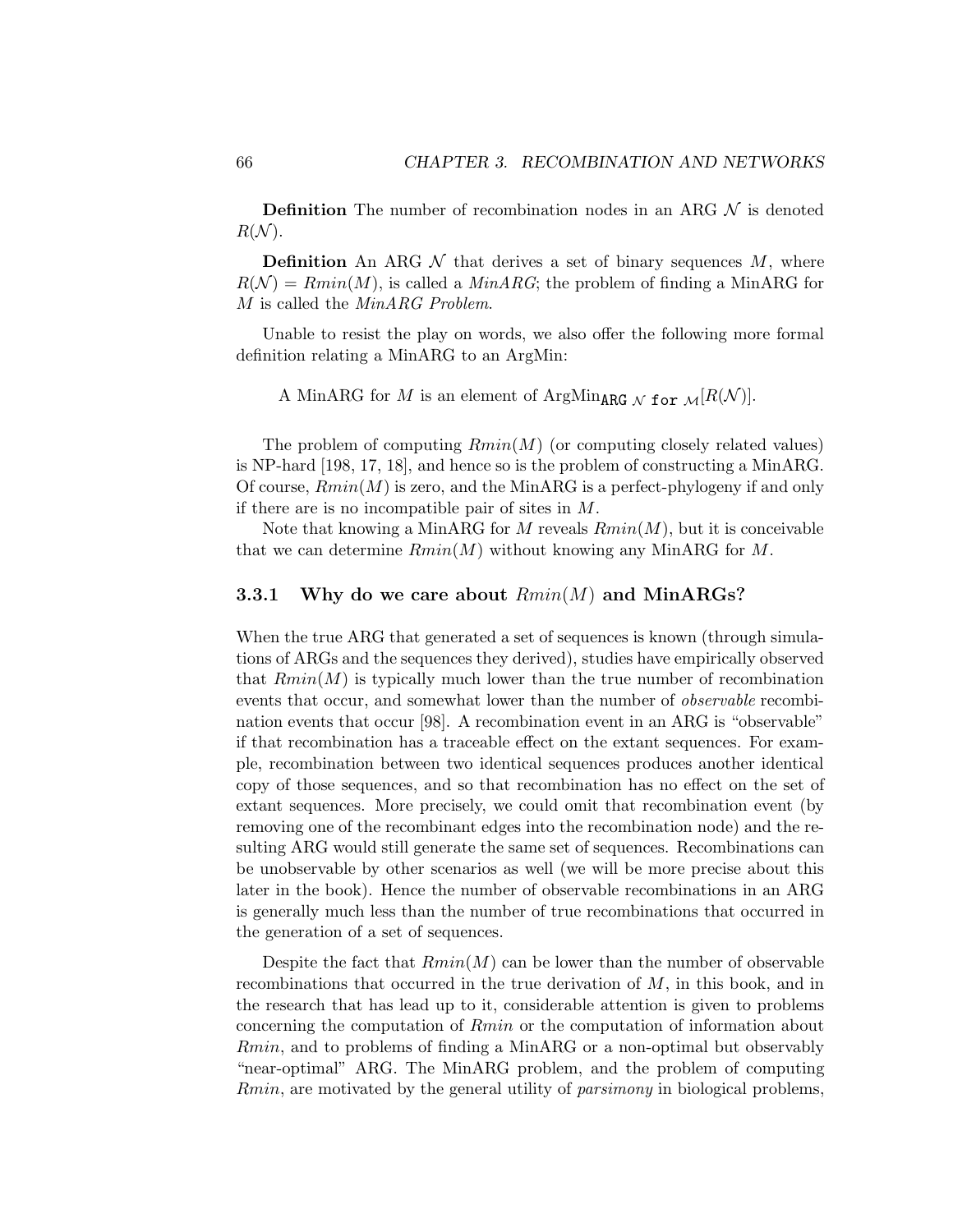and because most evolutionary histories are thought to contain a small number of observable recombinations. Moreover, of all the statistics that we would like to determine concerning the history of recombinations, Rmin is one that can be concretely defined and, in principle, computed. Finally, even lower bounds on Rmin can be used to answer questions about recombination, such as finding potential recombination hotspots in genomes [54, 6, 207] and in estimating the recombination rate in observed haplotypes [196]. Similarly, explicitly computing a MinARG or a near-Min ARG has been useful in addressing biological problems, such as gene finding via association mapping [135, 204, 189] or finding haplotypes underlying genotype data [206, 207], or distinguishing the role of gene-conversion from single-crossover recombination [179, 180, 137].

It is easy to show that for every binary matrix  $M$ , there is an ARG that derives M using  $O(nm)$  recombination nodes, but that is not of great interest because in most evolutionary histories the number of observable recombinations is thought to be relatively small, much smaller than  $nm$ . So in order to obtain biologically-informative results concerning recombination in populations, and to have the best chance at constructing an ARG that captures some (or all) of the correct historical features, we concentrate on the problems of computing  $Rmin(M)$  and of constructing MinARGs.

The focus on minimizing the number of recombination nodes is further motivated by the fact that for any ARG  $N$  deriving n sequences, if N contains R recombination nodes and I internal, non-recombination nodes, then  $I \leq n+R-2$ , and the total number of nodes and edges are at most  $2n+2R-1$  and  $2n+3R-2$ respectively. That fact requires (as assumed) that every internal node has degree at least three. In fact, if every internal node has degree exactly three and the root has degree two (which are biologically sensible assumptions under the coalescent-with-recombination model), then  $I = n + R - 2$ , and the total number of nodes and edges are exactly  $2n + 2R - 1$  and  $2n + 3R - 2$  respectively. In that case, the size of  $\mathcal N$  is captured by the single parameter R, the number of recombination nodes, so that the goal of minimizing the size of  $\mathcal N$  is fully reflected in the goal of minimizing the number of recombination nodes in  $\mathcal N$ .

#### 3.3.2 A robust literature

Although we cannot know for sure the history of mutations and recombinations that has created a given set of extant sequences, a robust literature has developed on algorithms to construct plausible, biologically informative genealogical networks, MinARGs, and near-MinARGs; or to study the history of recombinations; or to deduce well-defined aspects of a genealogy. This literature has grown particularly in the last twenty years, and includes [98, 88, 89, 109, 181, 182, 198, 142, 143, 78, 77, 202, 112, 45, 46, 127, 5, 183, 73, 74, 184, 126, 179, 180, 4, 6, 185, 169, 209, 210, 81, 207, 208, 75, 204, 138, 212, 135, 137, 66, 189, 211, 190, 153, 100, 99, 103, 101, 102, 135, 115, 205, 147, 41, 121, 122]. Related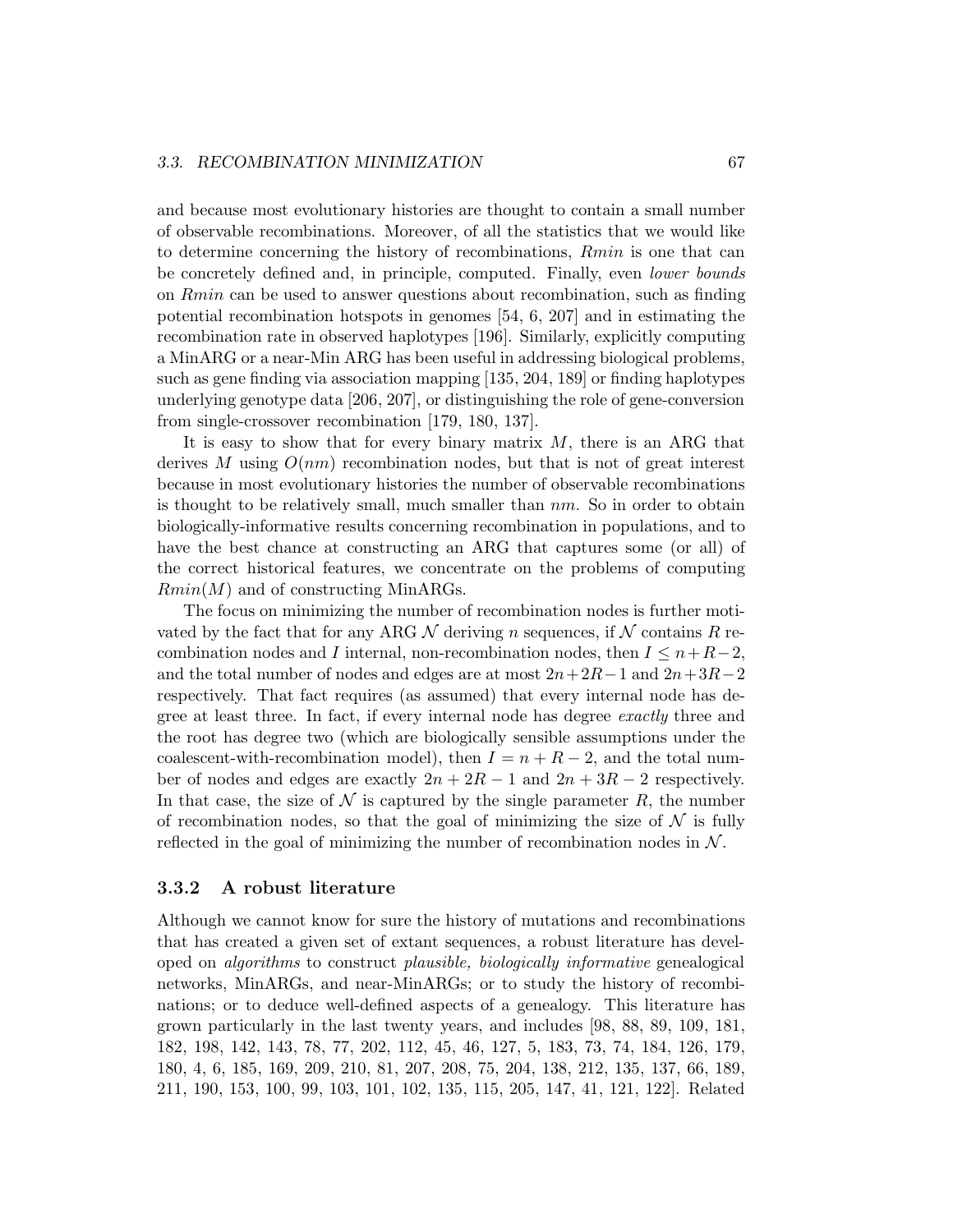questions about hybridization networks have also been addressed [145, 11, 102, 136, 146, 99, 101, 169, 10, 18, 147].

The need for networks instead of simple trees has long been understood by population geneticists, formalized by the coalescent with recombination, or Ancestral Recombination Graph. This understanding has been more recently matched by a a wider range of evolutionary biologists who have presented the view that many evolutionary phenomena must be represented by networks rather than by trees [42, 43, 157, 158, 139, 140, 63, 129, ?].

In addition to helping to recreate and understand history, explicit genealogical networks, even if they do not completely capture the true history, can also allow better solution of many biological problems than do methods based on the more commonly used numerical measures that only indirectly reflect the underlying history <sup>4</sup>.

## 3.4 Two examples of current problems where recombination is central

To further motivate the importance of understanding patterns of recombination in populations, we discuss here two current, high-visibility, problems and approaches to their solution. These two illustrations are highly simplified, with the intent of showing the role of recombination in the logic of the solutions, particularly for readers who may not have had any exposure to these problems or solutions. The first solution also illustrates the utility of computationally reconstructing explicit plausible genealogical networks.

#### 3.4.1 An idealized introduction to association mapping: one use for the true genealogical network

Perhaps the most important practical application of methods to deduce information about recombination is in the search for *causal genes* using populationbased association mapping, a method that has long been hoped to be able to efficiently locate genes that contribute to genetic diseases or to important agri-

<sup>4</sup>For example, most of what has been inferred about recombination rates in humans comes from the use of "statistical methods ... based on patterns of linkage disequilibrium (LD)"[159], essentially measures of correlation between the states (alleles) of pairs of sites in the genome [196]. The logic is that if the states of two sites are highly correlated (in a set of sampled sequences from a population) then one may conclude that there has been little past recombination between those two sites. But this indirect reflection of past recombination has several well-known problems. One is that in the most common measure of LD, called  $r^2$ , high levels of recombination in a region leads to low  $r^2$ , but low  $r^2$  can also occur in regions of low recombination, depending on the location of the mutations on the true ARG deriving the sequences [132, 90]. That problem would be avoided if we could examine the true ARG (or important features of it) that generated the sequences.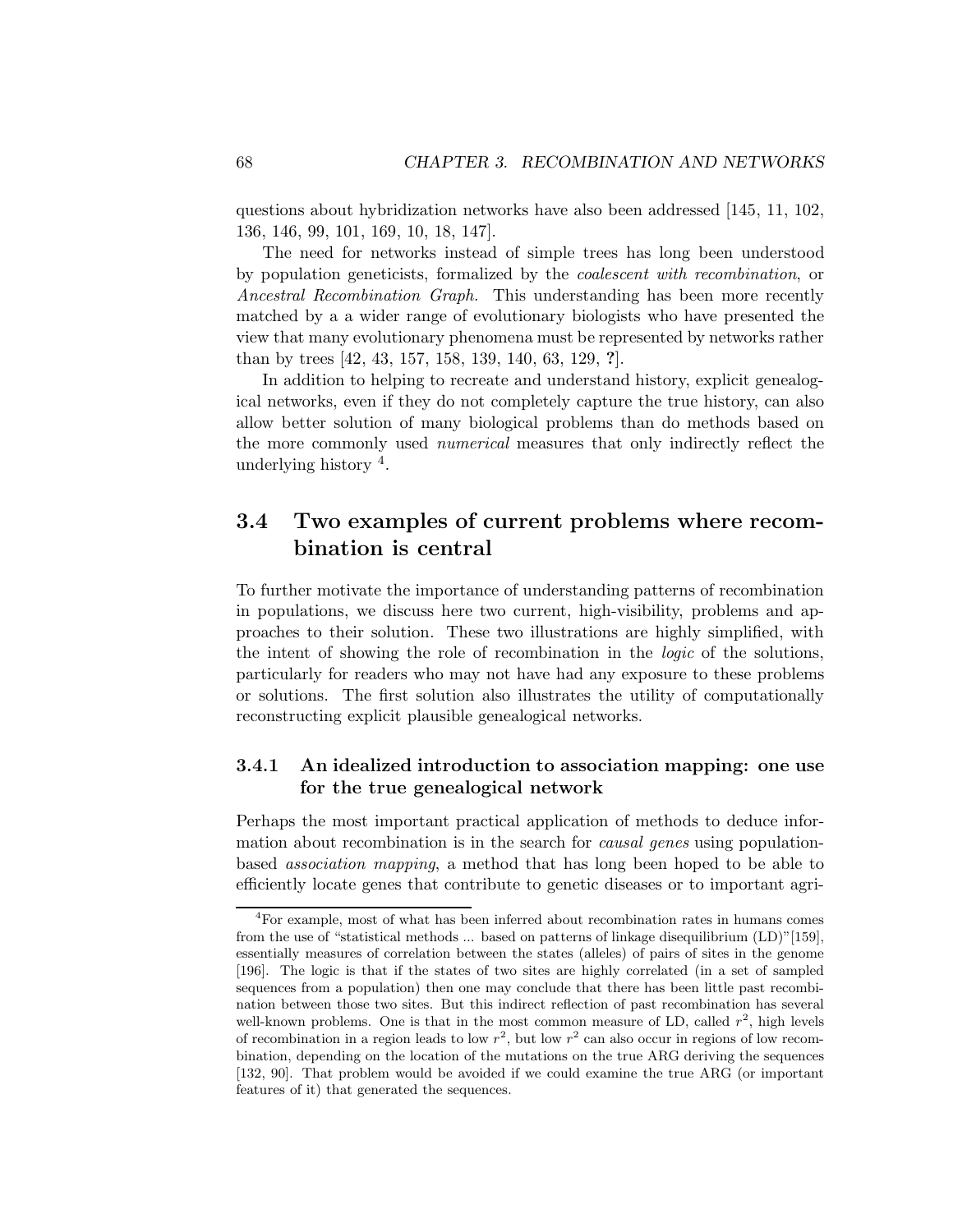cultural/commercial traits [28]. The method has been successful in verifying that specific candidate genes are associated with certain genetic traits (particularly simple Mendelian traits), and recently, several major successes in *genome*wide association mapping [128] (where one does not have any initial conjecture of where the causal mutations are located) have been reported and verified<sup>5</sup> [32, 173, 31].

In this section we discuss a very simplified, idealized example of association mapping that illustrates the utility of knowing the true genealogical network that derived the extant SNP sequences. In the example, we consider a pure-Mendelian genetic disease. A disease is pure-Mendelian if it is caused by a mutation at a single fixed site in the genome, and everyone who has a specific allele at that site has the disease, and no one else has the disease<sup>6</sup>. So there is a single ("causal") site  $c^*$  in the genome, and a single causal state ("allele") i for c∗, such that any individual in the population will have the disease if and only if they have state i at site c<sup>∗</sup>. We assume that the state of site c<sup>∗</sup> mutated to i only once in the history of the population (reflecting the infinite sites model). We also assume that we can correctly identify the individuals (called the "cases") who have the disease, and hence identify the individuals (called the "controls") who do not. These assumptions are idealized, but allow a simple example that explains the biological basis of association mapping and illustrates the role of recombination.

We are given a set of SNP sequences  $M$  for the cases and the controls, and it is assumed that the causal site  $c<sup>*</sup>$  is located somewhere in the genome spanned by the SNP sites in  $M$ ; however  $c^*$  need not be (and generally will not be) one of the SNP sites in  $M$ . The (association mapping) problem is to use this population data to bracket the location of  $c^*$  in the genome as precisely as possible.

To show the critical role of recombination in solving this problem, suppose we also know the true genealogical network  $\mathcal N$  that derived the SNP sequences in M. Consider the ARG shown in Figure 3.5, which is similar, but not identical to the ARG in Figure 3.4. Individuals e and f have the disease, but none of the other individuals have it.

Recall that ARG  $\mathcal N$  represents the evolution of the entire DNA molecules

<sup>&</sup>lt;sup>5</sup>However, many of the mutations found only explain a small percentage of the genetic influence on the disease. A major assumption underlying the hope that association mapping would be more productive is the 'common disease, common gene" assumption. That assumption was that the influence of genes on common diseases (such as hypertension) would be due to a small number of genes. What now appears to be the case is that many common diseases are affected by many different genes and different mutations, each accounting for a small percentage of the genetic influence. It is however expected that genome-wide association will be more successful when based on full DNA sequence data rather than SNPs, and when tens of thousands of individuals are sampled.

<sup>&</sup>lt;sup>6</sup>There are pure-Mendelian diseases, but they are rare. More often, even if a disease is caused by a single specific allele at a single fixed site, not everyone who has that allele will get the disease, and there may also be other causes of the disease.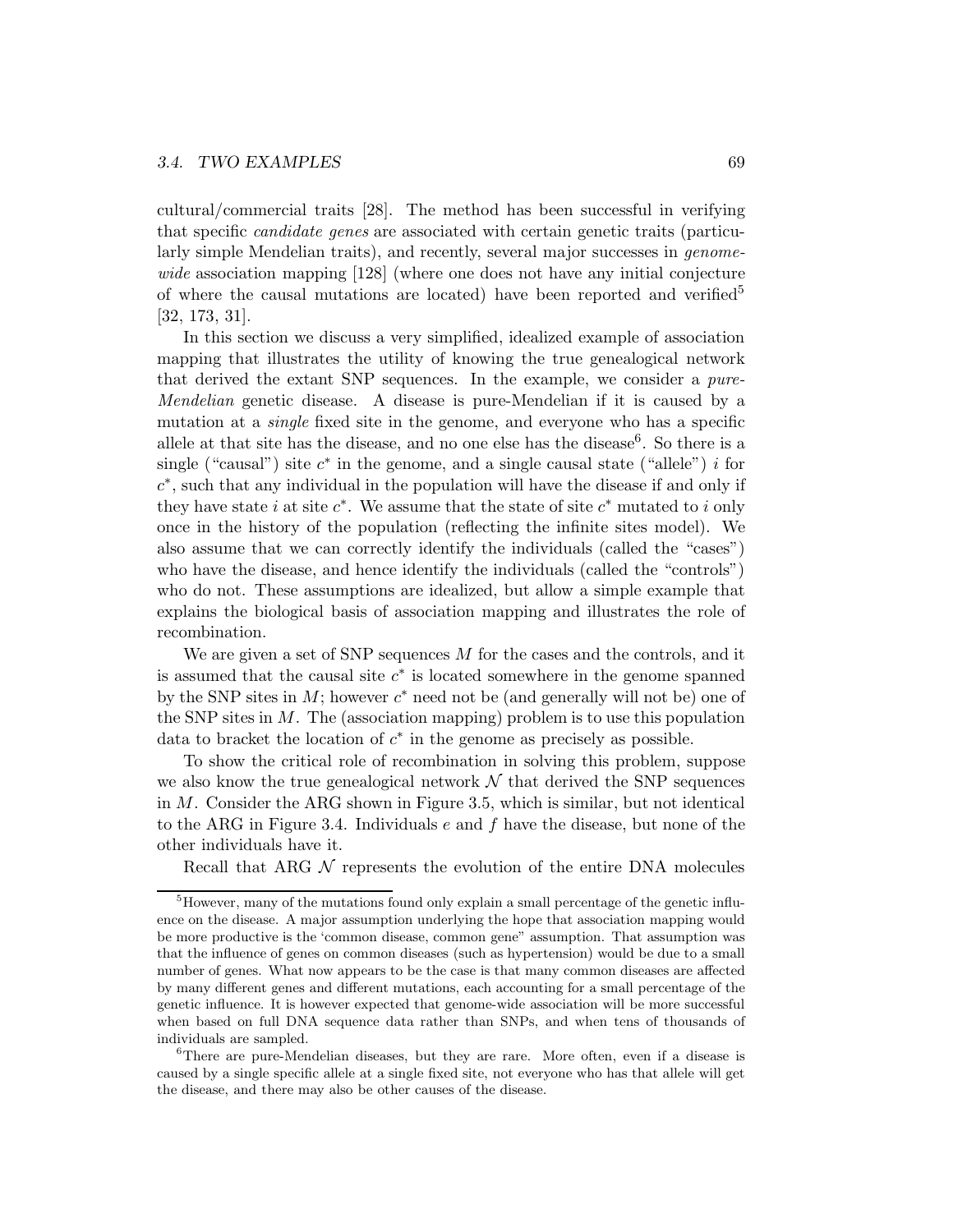

Figure 3.5: The "true" ARG displaying the derivation of the SNP sequences for seven individuals. We assume that individuals  $e$  and  $f$  have a pure-Mendelian disease, caused by a mutation at a single unknown causal site,  $c^*$ , in their genome. Note that the choice of P and S edges into recombination node  $x$ reverses the usual layout.

that the seven extant individuals receive, even though the only data we have is for particular SNP sites in those molecules. ARG  $\mathcal N$  can be used to deduce some of the evolutionary history of the unknown site  $c^*$ . It is useful to think of a physical DNA molecule originating at the root of the ARG and then, by replications (represented by two or more out-edges leaving a node), mutations and recombinations, descending and evolving through the ARG, finally arriving at the leaves, delivering the DNA molecules to the individuals represented there.

The first thing we can deduce is the edge (and the interval of time that it represents) where site  $c<sup>*</sup>$  must have mutated to the causal state. The mutation must have occurred on an edge that is ancestral to (leads to) leaves  $e$  and  $f$ , so it must either be on the edge where sites 2 mutated or the edge where site 3 mutated. However, if it was on the edge where site 3 mutated, then individual  $c$ (and q) would have the disease, since that edge is ancestral to leaf c via a path that does not contain a recombination node. We conclude that the mutation must have occurred on the edge labeled 2, and that the DNA molecule that arrives at node v in Figure 3.5 must have the causal state of site  $c^*$ . Knowing the edge where site  $c^*$  mutates brackets the time of the mutation but not the location of  $c^*$  in the genome.

Next, we note that individual  $d$  does not have the disease, even though the edge labeled 2 is ancestral to d, and d receives part of its DNA via node v. Since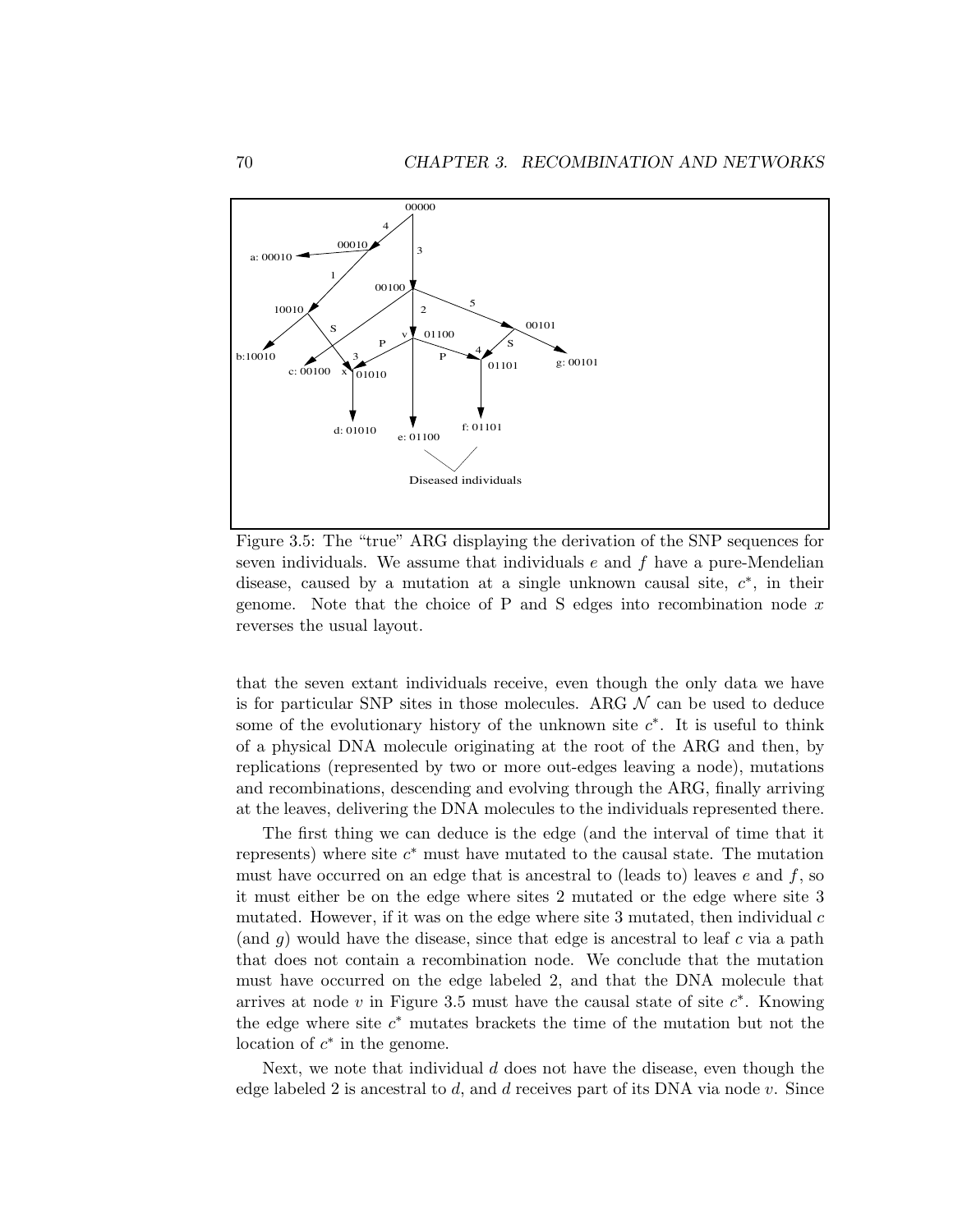

Figure 3.6: The intervals (deduced from individuals d and f) where  $c^*$  might be located, relative to the five SNP sites.

the disease is pure-Mendelian, the reason d does not have the disease must be due to the recombination event at node  $x$ , allowing  $d$  to receive the DNA at site  $c^*$  from its suffix-contributing parent (who does not have the causal state of  $c^*$ ), rather than from its prefix-contributing parent (at node  $v$ ), who has the causal state of  $c^*$ . Thus we can bracket the location of  $c^*$  in the genome by asking what segment(s) of DNA individuals d, e and f obtain via node v? Site  $c^*$  must be located in a segment that individual  $f$  receives via node  $v$ , and must not be in the segment that individual d receives via node  $v$ . Individual  $e$  obtains all of its  $DNA$  via node  $v$  and so information about  $e$  does not help bracket the location of  $c^*$ .

Individual d obtains DNA from  $v$  that starts at the left end of the chromosome and ends at some crossover point between SNP sites 2 and 3 (recall that the physical location of a crossover can be between two adjacent SNP sites). Therefore,  $c^*$  must be to the right of SNP site 2. Individual f obtains DNA from v that starts at the left end of the chromosome and ends at some crossover point between SNP sites 3 and 4. So  $c^*$  must be to the left of SNP site 4 (see Figure 3.6). Therefore, we can conclude that  $c^*$  must be in the interval of DNA between SNP sites 2 and 4. No finer localization of  $c^*$  is deducible from this data.

This idealized example shows the biological basis for association mapping, and the logic of identifying and examining segments of DNA that are common to the cases but not to the controls. Recombination reduces the size of contiguous intervals in the genome that descend intact to the an individual from any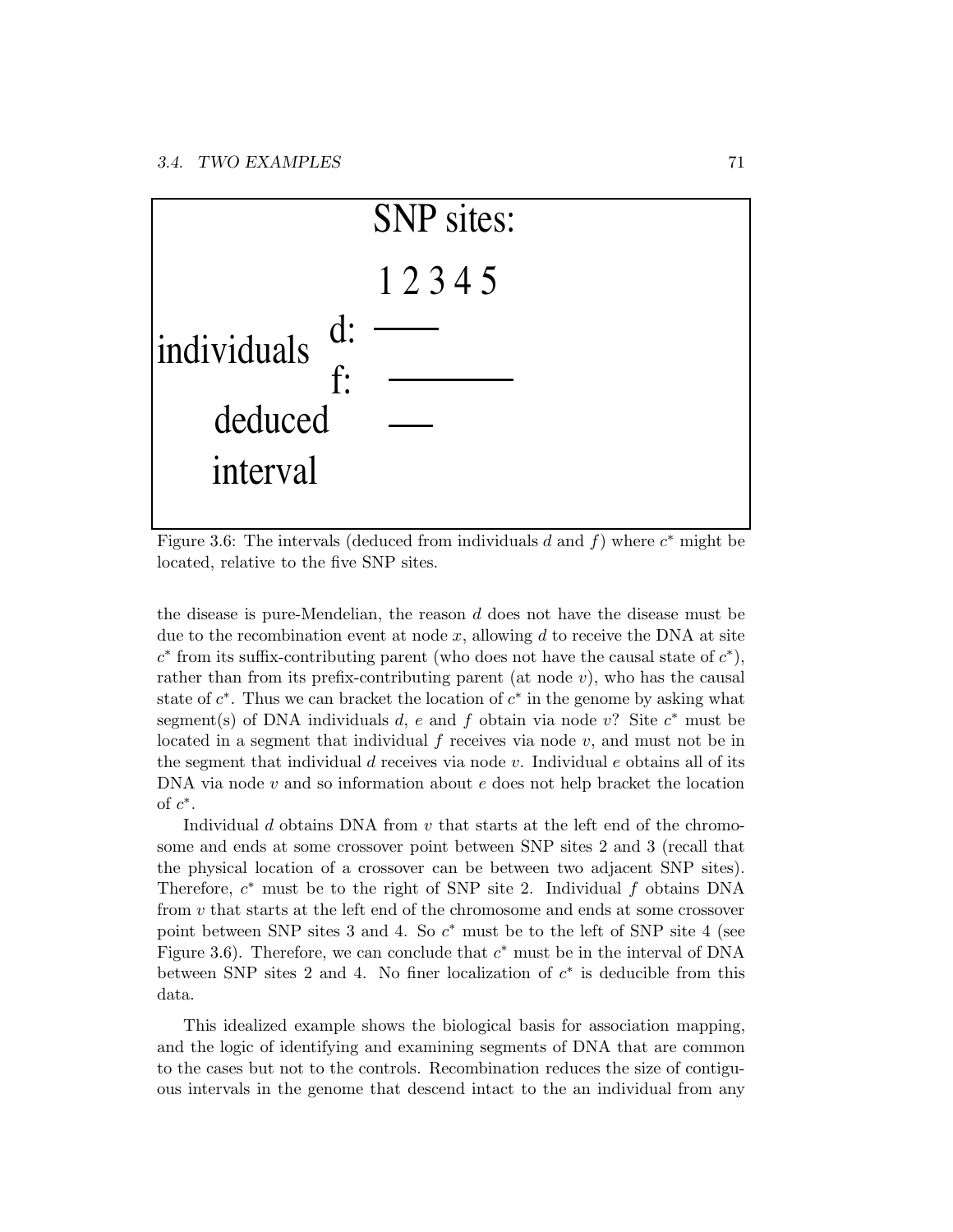ancestor of that individual. This shortening over time is one of the key elements that makes association mapping possible.

What to do when the ARG is not known Clearly, the true genealogical network of the extant SNP sequences, showing the locations (both in the genome and in time) of all mutations and recombinations, explicitly reveals segments shared by cases but not controls, at least up to the resolution of the SNP sites. Therefore, having an explicit genealogical network would greatly facilitate association mapping. However, we don't generally know the true genealogical network of the SNP sequences, and most current association mapping methods do not attempt to deduce a full genealogy, or even partially deduce features of the genealogy. Instead, they use features of the data that can be explained by reference to ARGs but can be determined without knowing an ARG.

To explain this, we again use a simple scenario. As before, we suppose that the causal mutation happened once in the history of the population, so that the cases must have inherited a segment of DNA that contains the causal site from a single common ancestor (called the "founder"), while controls did not inherit their DNA segment from the founder. Thus the cases should have a highly similar segment of DNA around the causal site. In contrast, that segment of DNA will be different and more diverse in the controls, since it did not originate from the founder, and may have originated from many different individuals.

In principle then, to bracket the location of the causal site, one looks for an interval in the SNP sequences (or even a single SNP site) where some (unknown) pattern occurs more frequently in cases than in controls. Because of mutations, the "pattern" might not be identical in all the cases, but it should be highly similar. Over time, recombination shortens the length of shared, intact segments that bracket the causal site, making it plausible that the casual site can be finely located. An even cruder reflection of a "pattern" is that the states of two SNPs that are physically close to the causal site should be more highly correlated among the cases than among the controls. Therefore, to help locate the causal site, one looks for pairs of SNPs whose states are highly correlated among the cases but not the controls. This kind of correlation is the basis for the notion of "linkage disequilibrium (LD)", and for measures of LD that are used in most association mapping methods [196].

Measures of LD reflect, but do not require or expose explicit genealogical networks, or necessarily correlate well with levels of recombination in different regions7. It is well understood that a full genealogical network contains more information than does any of the more indirect numerical reflection of it: "The

<sup>&</sup>lt;sup>7</sup>"It is customary in genomics for researchers to debate which measure of linkage disequilibrium to use to characterize the joint distribution of variation at linked sites. The correct answer is 'none of them' ... one needs a full coalescent calculation" [56], i.e., a calculation that considers the space of all ARGs that could have generated the data.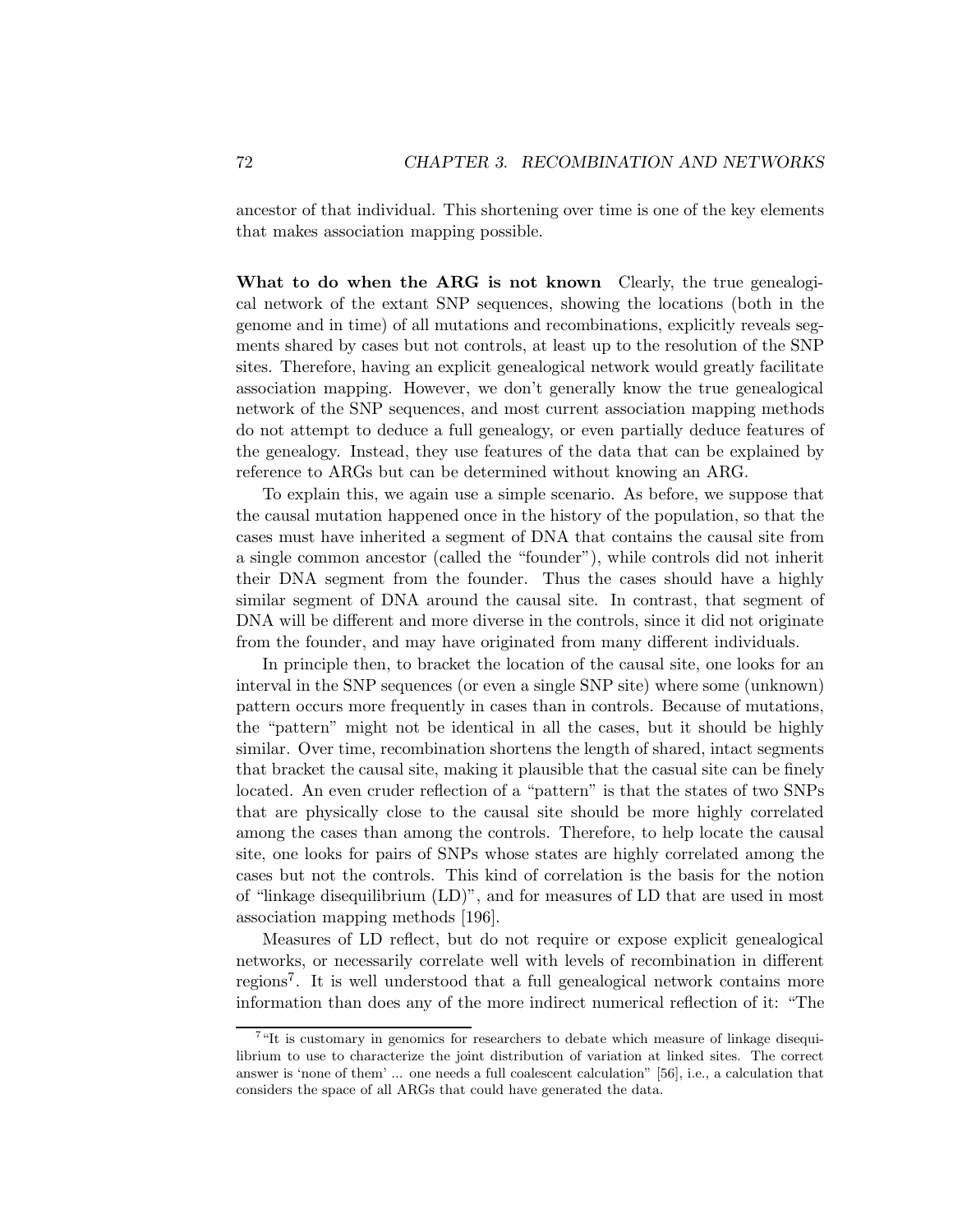best information that we could possibly get about association is to know the full coalescent genealogy ... " [212]. Further "If the true ARG were known, it would provide the optimal amount of information for mapping – no extra information would be available from the genotypes. Not only would diseaseassociated regions be identified, but the ARG would give the ages of the causative mutations, would specify the haplotypic background of those mutations and so forth. It would also be possible to optimally impute missing data." [135]

#### 3.4.2 A brief discussion on locating signatures of recent positive selection

With the recent and increasing availability of data on genomic variation in humans and other species, population geneticists and evolutionary biologists have developed several methods to detect signatures of positive selection [149, 163, 164, 165, 133, 194, 156]. In this section, we introduce the logic of one of the newer, more sophisticated methods, the "Extended Haplotype Homozygosity" method [163], which we will call the "long-haplotype" method. This method, and variants of it, has been used to identify chromosomal regions containing likely causal mutations for recent positively selected traits, or to suggest that specific traits of interest were recently positively selected, or to provide evidence that known causal mutations for known traits are recent and that the trait were positively selected. Most notably, it has been used to detect positive selection in humans that occurred within the last 30,000 years. Recombination is at the heart of the logic of the long-haplotype method.

We will later give a more biologically informed definition of a *haplotype*, but for now the term can be read as: a sequence observed in a population, where the sequence is from a segment of one of the two "copies" of some particular chromosome. See Figures 3.7 and 3.8.

#### 3.4.2.1 Positive Selection

Positive Section refers to a process through which a beneficial genetic trait becomes more frequent in a population. When a heritable genetic trait first appears in a population, for example through a mutation in a germ-line cell (egg or sperm), it appears in a single individual called a "founder". Through purely stochastic effects of uneven numbers of offspring (i.e, random drift), the trait can go extinct in the population, or with a much lower probability, the frequency of the trait can increase over time. But even if random drift causes the frequency of the trait to increase, the increase will be very slow and over short time periods it should occur in very low frequency in the population. However, if the (heritable) trait is beneficial, i.e., contributes to an individual having more viable offspring than do individuals without the trait, the frequency of individuals who have the trait will likely increase in successive generations, and the rate of increase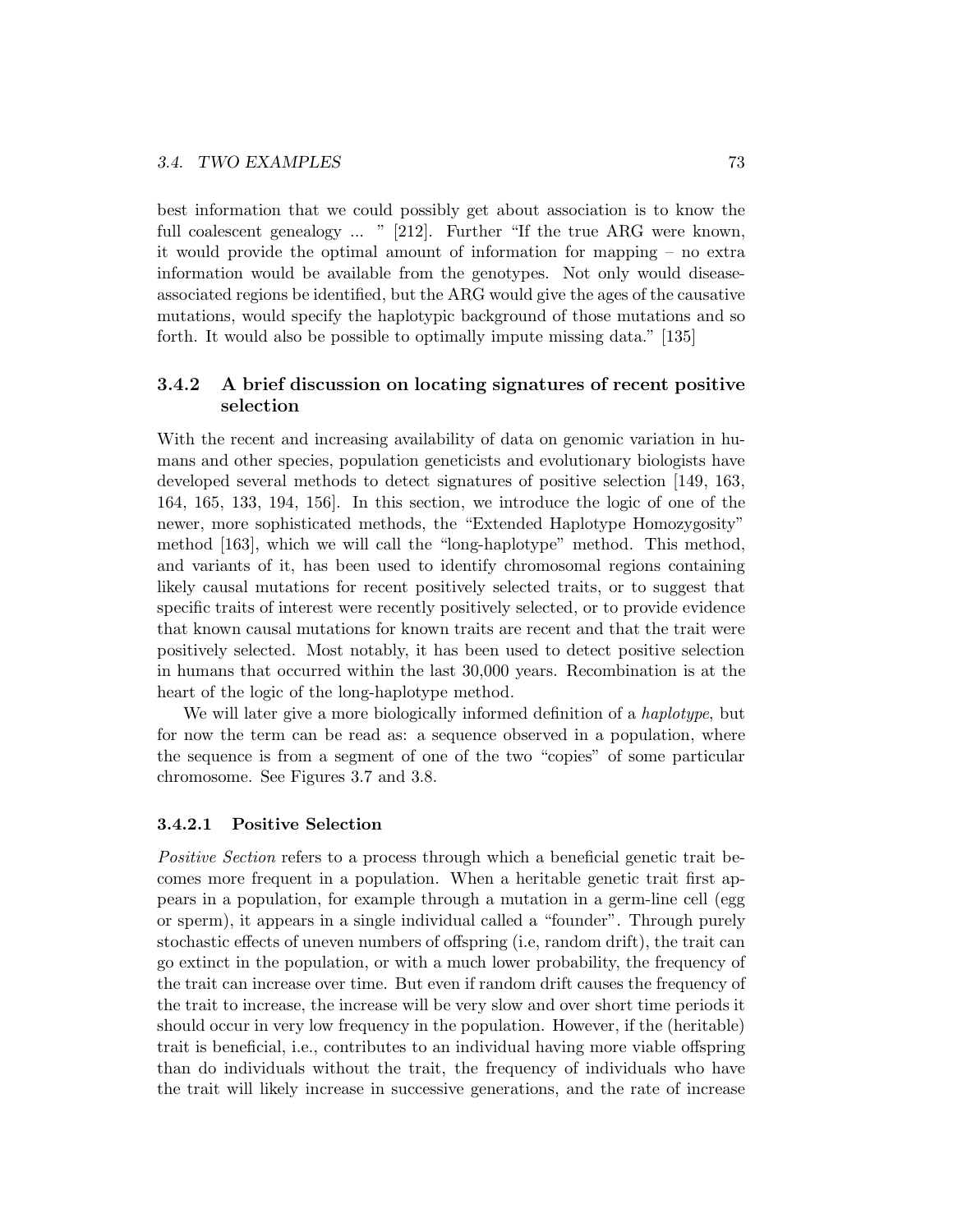|                                                            |   | 2 | $\overline{\mathbf{3}}$ | 5 |   |
|------------------------------------------------------------|---|---|-------------------------|---|---|
| person 1: haplotype $1 \mid A \cap G \cap C \cap C$        |   |   |                         |   |   |
| person 1: haplotype $2 \mid A \cap A \cap C$               |   |   |                         |   |   |
| person 2: haplotype $1 \mid A \cap G \cap C \cap C \cap T$ |   |   |                         |   |   |
| person 2: haplotype $2 \mid A \cap G \cap C \cap C$        |   |   |                         |   | A |
| person 3: haplotype $1   A \ G \ A \ T \ T \ A$            |   |   |                         |   |   |
| person 3: haplotype $2 \mid A \cap G$                      |   |   | A T T                   |   |   |
| person 4: haplotype $1 \mid G \cap G \cap A \cap T \cap C$ |   |   |                         |   |   |
| person 4: haplotype 2                                      | A |   |                         |   |   |

Figure 3.7: Four hypothetical pairs of SNP haplotypes in four individuals. These haplotypes, but not the pairings, are the haplotypes in the Human Dysbindin gene on chromosome six reported in [141]. Each individual has two "copies" of chromosome six, and so has two haplotypes in this region. Notice that there are five distinct haplotypes among the eight haplotypes possessed by the four individuals. These are shown in Figure 3.8. The reported phylogenetic history of these haplotypes is shown in Figure 2.2 (page 24).

|                      |                | $1\quad 2\quad 3\quad 4\quad 5\quad 6$ |  |  |
|----------------------|----------------|----------------------------------------|--|--|
| $42\%$   A G G C C A |                |                                        |  |  |
|                      | 6% A A G C C T |                                        |  |  |
| $33\%$ A G G C C T   |                |                                        |  |  |
|                      | 8% A G A T T A |                                        |  |  |
| $11\%$ G G A T C A   |                |                                        |  |  |
|                      |                |                                        |  |  |

Figure 3.8: The five distinct reported SNP haplotpyes in the Human Dysbindin gene, and their reported frequencies in the sampled population [141].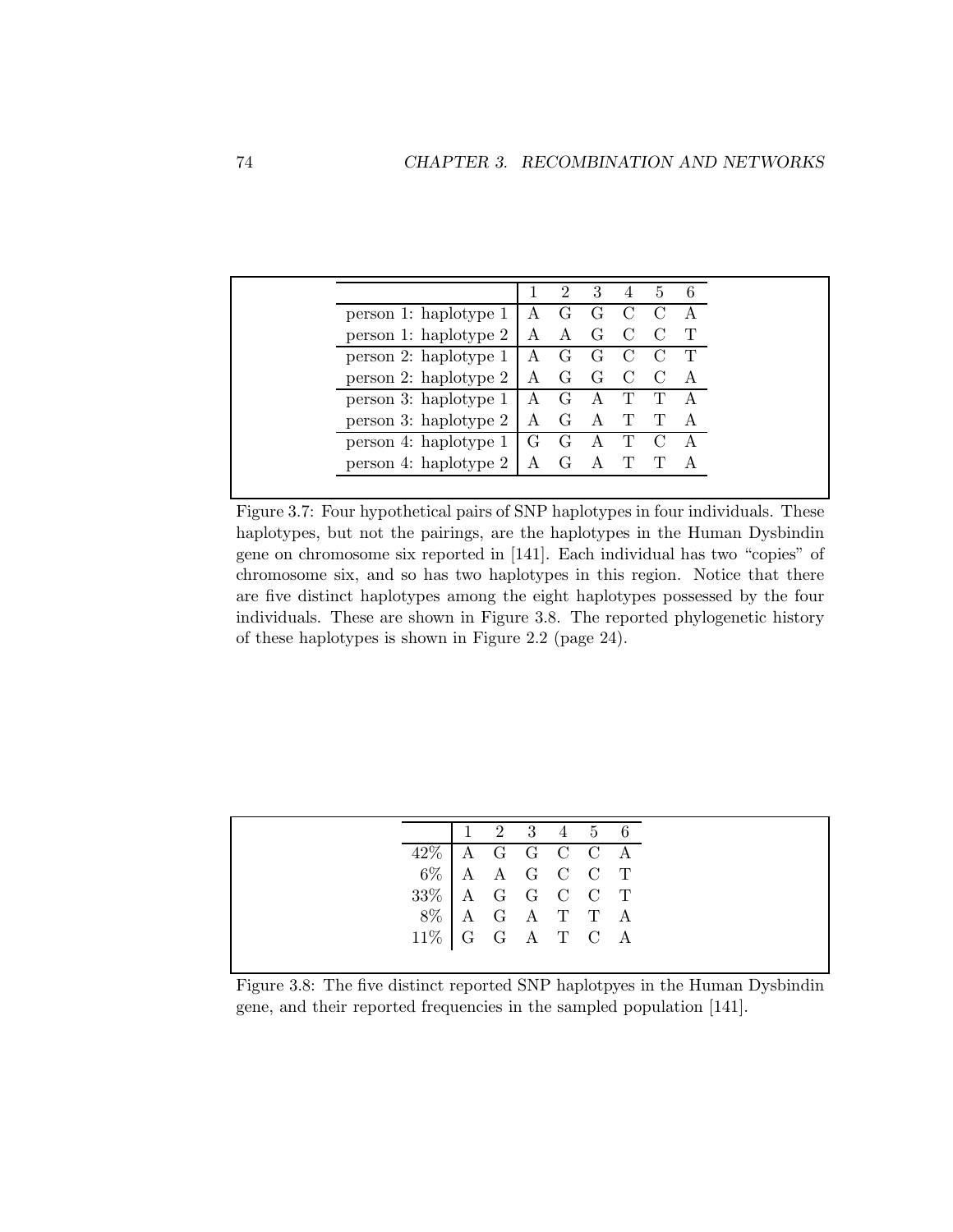can be very rapid. Such a trait is said to be "under positive selection" or just "under selection" and to "sweep" the population (or sweep away the variation in the population); ultimately, if (nearly) everyone in the population comes to have that trait, the trait is said to be "fixed" in the population.

The speed by which a beneficial trait under positive selection can sweep the population, compared to random drift, can be very dramatic. It is known [87] that if a trait becomes fixed in a population due to random drift alone, the expected number of generations until fixation is proportional to the size of the "effective population" (which crudely can be thought of as the size of a virtual subpopulation in which there is random mating). In humans, the effective population size is believed to be somewhere between three and ten thousand. So, even if a human trait becomes fixed due to random drift (and there is a much higher probability that it will go extinct), the expected time until fixation is proportional to thousands of generations. In contrast, there are beneficial traits such as changes in the color, size and patterns of spots that act as protective camouflage in fish that have been observed to become fixed in a population in a handful of generations [47]. Antibiotic Resistance in certain bacteria, which is a beneficial trait to the bacteria if not to us, is another well-known trait that has swept populations of bacteria in a matter of decades.

It is of great interest to identify traits that have swept a population due to positive selection. The issue discussed in this section is how such traits can be identified when we cannot observe the trait frequencies from the past, but only observe genomes in the current population.

#### 3.4.2.2 Identity by descent without recombination

To understand the main idea to come, it is helpful to consider first the situation where no recombination occurs, and to assume that there is only a single causal mutation for a beneficial trait. That mutation initially appears in a single individual, the founder, and in a single chromosome of the founder, called the "enclosing chromosome". Moreover, if at the time of the mutation, individuals in the population are not identical, then the founder's enclosing chromosome will be distinguishable from the enclosing chromosome possessed by other members of the population. Without recombination, any descendant of the founder who inherits the trait will also inherit a "copy" of the founder's enclosing chromosome. Over time, additional mutations will occur, but overwhelmingly (again without recombination) the enclosing chromosome of an individual with the trait will be highly similar to that of the founder, and distinguishable from the enclosing chromosomes of individuals without the trait. Therefore, in the current population, the enclosing chromosomes of the set of individuals who have the trait will be highly similar to each other, and will be distinguishable from the enclosing chromosomes of individuals who lack the trait. Individuals with the trait will have enclosing chromosomes that are said to be (nearly) "identical by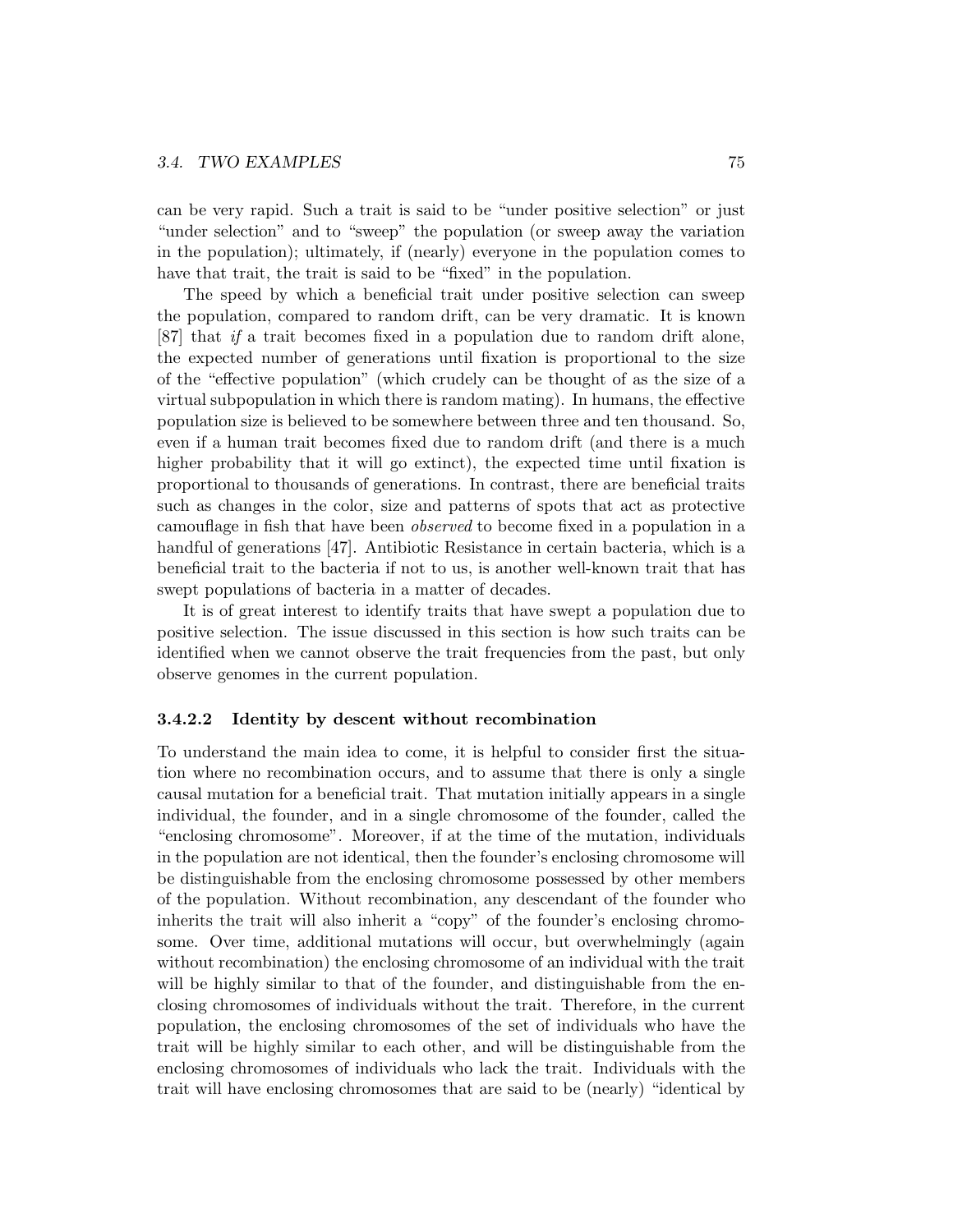descent".

Combining the concept of identity by descent with the discussion of positive selection, it follows that without recombination, the frequency in a population of the copy of the enclosing chromosome of a positively selected trait will increase rapidly in successive generations. And, unless the trait becomes fixed in the population, there will be an identifiable subpopulation, the individuals with the trait, whose enclosing chromosomes are highly similar to each other, and are distinguishable from the enclosing chromosome of individuals who lack the trait. But these facts alone don't allow us to recognize that the trait was positively selected because we don't know how rapidly the frequency of the trait increased. To make that recognition, we need to introduce the effect of recombination.

#### 3.4.2.3 Recombination and haplotype length

Now we consider how recombination changes the story, leading to the second component in the long-haplotype method. Recall that for clarity of the exposition, we have assumed that the positively selected trait is caused by a single mutation. Without recombination, the frequency of the founder's enclosing chromosome will increase rapidly, but since we can't observe the past we don't know how rapidly the frequency increased. However, recombination creates chimeric chromosomes and reduces the length of the segment around the site of the causal mutation. Therefore, the length of the chromosome segment that is highly similar in the individuals with the trait, and distinguishable from the segments contained by individuals without the trait, decreases as recombinations occur, and hence decreases over time. See Figure ??.

Due to recombination, it is no longer true that the entire enclosing chromosomes of individuals with the trait will be highly similar, or that the entire enclosing chromosome will be distinguishable from the entire enclosing chromosomes of individuals who lack the trait. However, if the time since the causal mutation is not too great, so that recombination has not reduced the length around the causal mutation to something too small to identify, there will still be some identifiable interval around the location of the causal mutation where the chromosomes of the individuals with the trait will be highly similar, and distinguishable from the interval in individuals who lack the trait. See Figure ??. Finally, this leads to a more valid definition of a haplotype.

Definition A haplotype is a segment of one copy of a chromosome that is observed in a population of individuals, and is identical by descent, i.e., where the contiguous loci in the segment are transmitted together to a set of individuals in the population from some common ancestor of those individuals.

The above definition of a haplotype does not make it easy to determine if a segment is a haplotype because we don't know the transmition history of the chromosomes. But more constructive, operational definitions derive from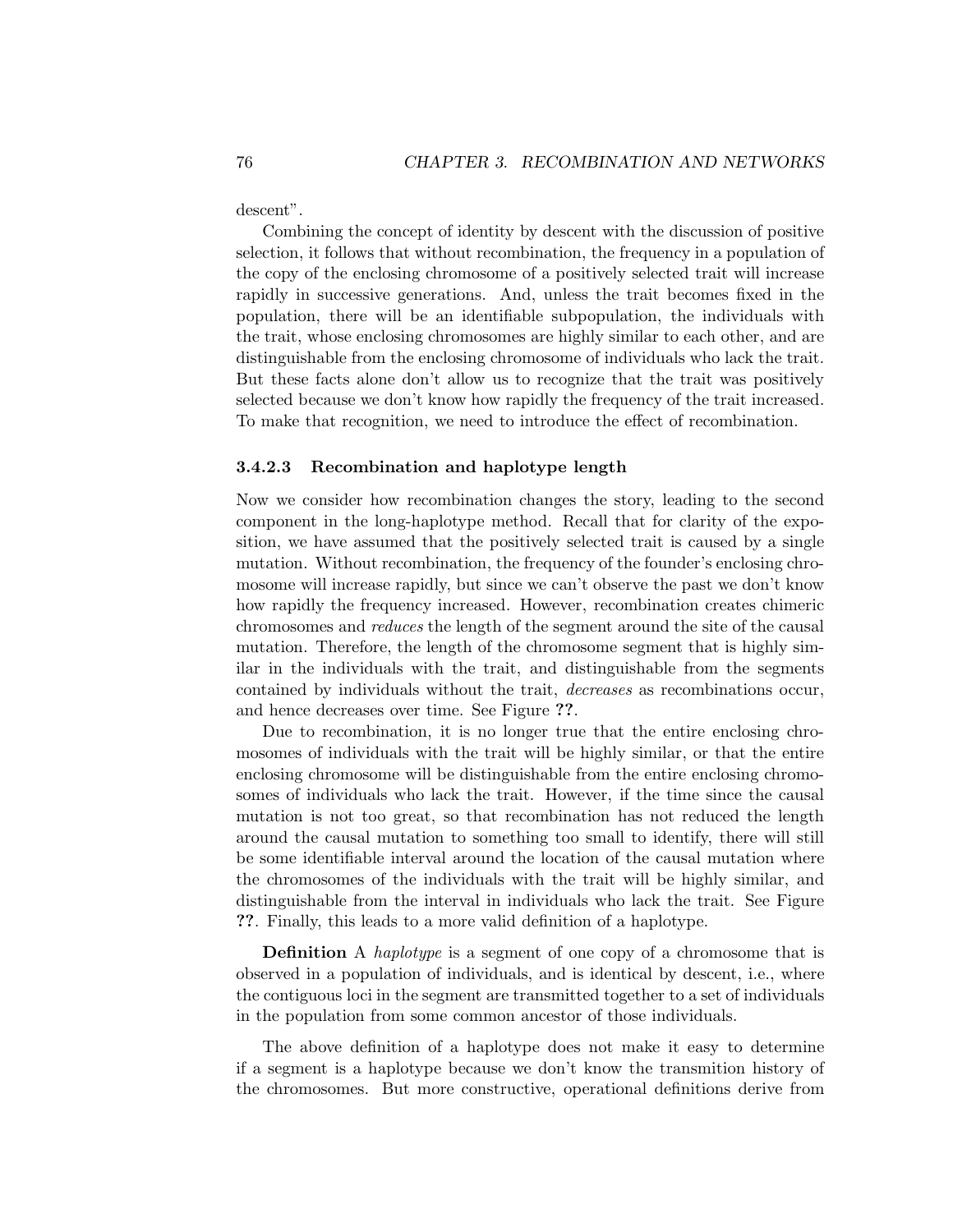this one. For example, a haplotype can be defined as a maximal segment of one copy of a chromosome where high LD (above some statitistically significant threshold) is observed, i.e., high correlation (calculated in a set of individuals in a population) between the states observed at pairs of sites in the segment.

Similarly, a haplotype can be defined as a segment of one copy of a chromosome that is "highly similar" in a significantly large subset of individuals in a population, and dissimilar from the segments possessed by the individuals outside that subset. See Figure ??.

Note that a key property of all of these "definitions" of a haplotype is that it is a sequence derived from only one of the two "copies" of a chromosome possesed by individuals in a population. So in any segment of the genome, each individual has two haplotypes.

Having a more biologicall grounded definition of a haplotype, we can now observe that the effect of recombination over time is to decrease the lengths of observed haplotypes in a population. Moreover, in general (with some exceptions) the rate of recombination is not influenced by the rate of selection of a trait. The segment around the site for a positively selected trait will experience recombinations at the same rate as if the trait was a neutral trait (not positively or negatively selected). Therefore, through recombination, the length of the haplotype around the causal site for a trait provides a clock measuring the time since the causal mutation occurred. Recalling that an "allele" is a technical term for a variant, the following quote summarizes this discussion:

Positive selection is expected to more rapidly increase the frequency of an allele, and hence, the length of the haplotype (extent of DNA segment) associated with the selected allele, relative to those that are not under selection. [191]

We can now introduce the main idea behind the long-haplotype method for detecting recent positive selection:

When we observe a haplotype that is highly frequent in the population relative to its length (meaning that it is much more frequent than is typical for a haplotype of that length), we can suspect that it contains a causal mutation for a positively selected trait.

Note that we haven't assumed that we know what the trait is, nor have we assumed that we initially knew anything about the location of the causal site for the trait.

The simplest implementation of the long-haplotype method is to empirically examine the SNP sequences of individuals in a population to identify haplotypes, and to measure their lengths and frequencies in the regions examined. The data can then be used to identify any haplotypes that are unusually long compared to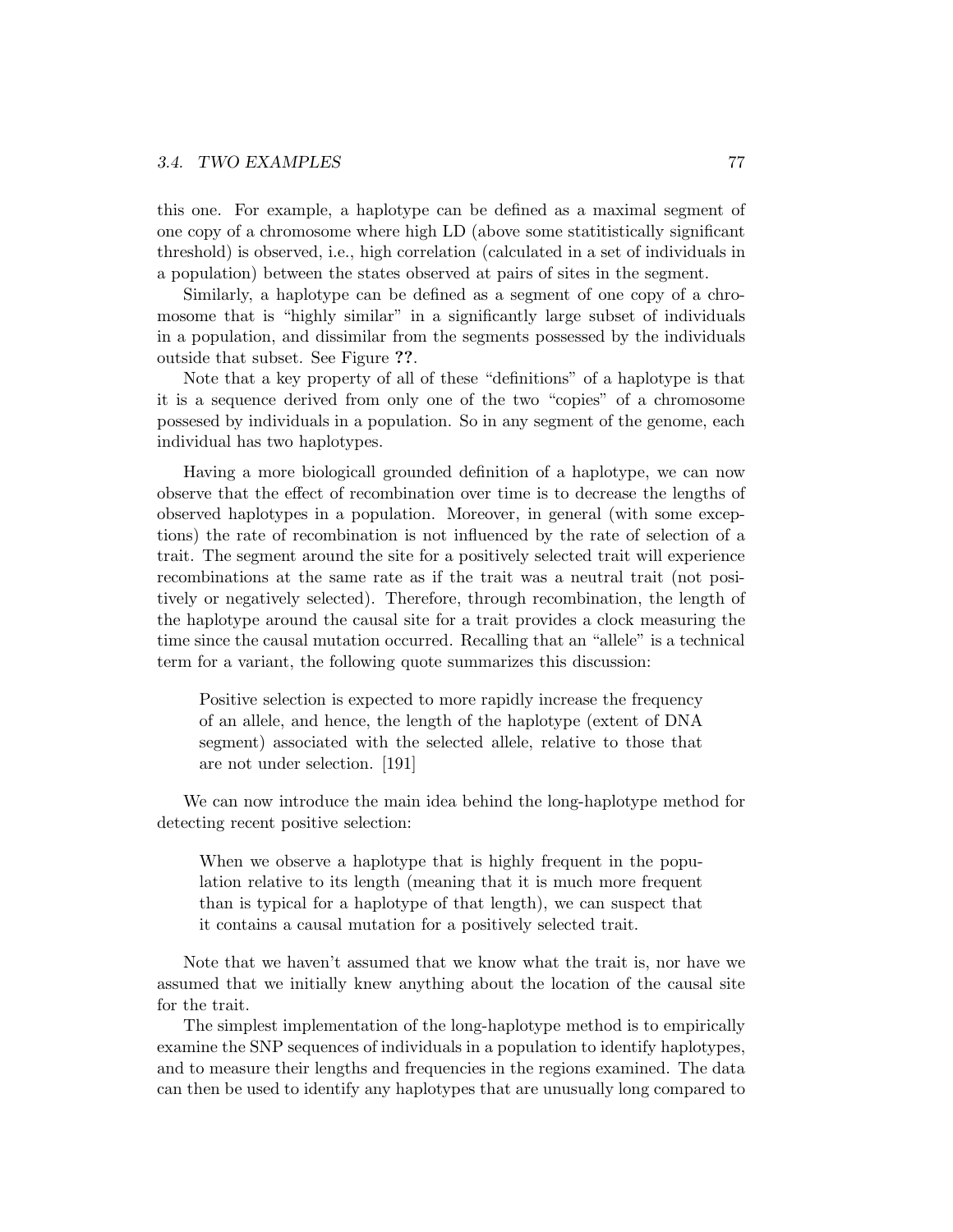their frequencies, and well-known methods can determine the statistical significance of that deviation. Other techniques are based on theoretical derivations of the expected frequency of a haplotype as a function of time, in the absence of positive selection, and derivations of the expected length of a haplotype as a function of time.

Adding Case-Controls The power of the long-haplotype method is increased when a specific trait of interest has been identified and sampled individuals in the population have been segragated into those that have the trait of interest (the cases) and those that don't (the controls). Then, we look for a long haplotype (relative to its frequency) in the cases, that does not occur in the controls. The method is even more powerful when the location of the causal mutation for the trait is known. In that case, we look for a long haplotype (relative to its frequency) that encloses the causal site. The most powerful variant is when the causal location is known and cases and controls have been identified.

Different variants of the long-haplotype method have been used to identify hundreds of traits, and/or putative causal mutations, that are believed to have been positively selected in the recent past. In humans, some of the more notable recent traits (sweeping the population within the last several thousand years) identified in this way include the ability of adults in nothern European populations to metabalize lactose [?], and the ability of Tibetans to more effectively utilize the limited oxygen at hhigh elevations [?]. Selection for Lactase persistence is described in [149] as follows:

The striking pattern of genomic variability that is observed in this locus involves a long, high frequency haplotype that contains an allele associated with lactase persistence. The haplotypes that carry the allele are almost identical in regions close to the location of the causative SNP, whereas haplotypes that do not carry the allele show a normal level of variability. This is exactly the pattern we would expect to observe if the allele has recently increased in frequency as the result of positive selection.

One other example of historical interest is the case of the rapid spred of the black form (appropriately called carbonaria) of the peppered moth in 19thcentury Britian. The wild-type of this moth is lightly colored, and the spred of the black form was corrolated with the growth of dark air pollutants in industrial Britian. This change of color has been widely used as a textbook example of observed evolution, hypothesized to be a response to environmental change. However, the genetic and molecular basis of the change of color was only recently determined. In [94], the chromosomal sites responsible for the change of color were mapped to a 200-kilobase region. The black colored moths were shown to